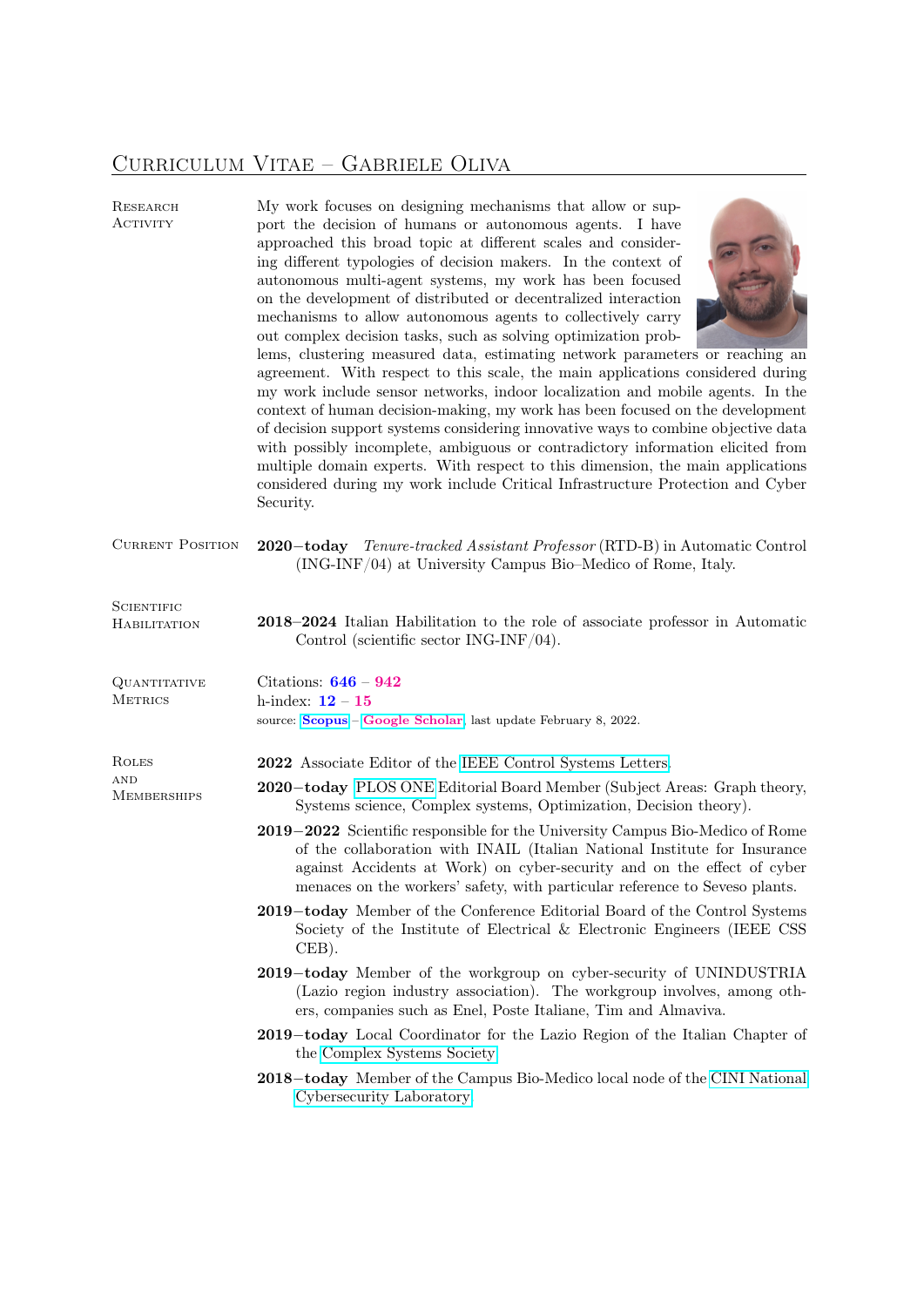| HONORS & AWARDS        | 2021 Best session presenter at the 2021 10th International Conference on Mecha-<br>tronics and Control Engineering.                                                                                                 |
|------------------------|---------------------------------------------------------------------------------------------------------------------------------------------------------------------------------------------------------------------|
|                        | <b>2019</b> Senior Member of the Institute of Electrical & Electronic Engineers (IEEE).                                                                                                                             |
|                        | <b>2016</b> "Domenico Razzé" prize for the best PhD thesis in the field of Critical Infras-<br>tructure Protection, Italian Association of Critical Infrastructures' Experts<br>(AIIC), Rome, April 28th, 2016.     |
|                        | 2015 Finalist at the CIPRNet Young CRITIS Award, 10th International Con-<br>ference on Critical Information Infrastructures Security, Berlin, Germany,<br>October 5-7, 2015 (CRITIS2015).                           |
| <b>JOB EXPERIENCES</b> | <b>2015–2019</b> Assistant Professor (RTD-A) in Automatic Control (ING-INF/04)<br>at University Campus Bio-Medico of Rome, Italy.                                                                                   |
|                        | 2012–2014 <i>Post-doctorate research fellow</i> at University Campus Bio-Medico of<br>Rome, Italy, within European FP7 Project CIPRNET, European DG-HOME<br>Projects FACIES and REFIRE.                             |
| <b>EDUCATION</b>       |                                                                                                                                                                                                                     |
|                        | <b>2008</b> -2012 Ph.D in Computer Science and Automation (Doctoral School in En-<br>gineering, Computer Science and Automation Section) at University Roma<br>Tre of Rome, Italy. Advisor: prof. Stefano Panzieri. |
|                        | <b>2005</b> -2008 M.Sc Degree in Computer Science and Automation Engineering at<br>University Roma Tre of Rome, Italy. Passing grade: $110/110$ with honors.                                                        |
|                        | 2002 -2005 B.Sc in Computer Science Engineering at University Roma Tre of<br>Rome, Italy. Passing grade: $110/110$ with honors.                                                                                     |
| LINGUISTIC             | Italian: mother tongue                                                                                                                                                                                              |
| PROFICIENCY            | <b>English:</b> professional proficiency                                                                                                                                                                            |
|                        | Japanese: advanced proficiency (JLPT Level N2 $\approx$ Level C1)                                                                                                                                                   |
|                        | Modern Greek: intermediate proficiency (Level B2)<br>French: limited proficiency (DELF Level A2)                                                                                                                    |
|                        |                                                                                                                                                                                                                     |
| <b>EMI SKILLS</b>      | <b>2019</b> Certificate in <i>EMI Skills</i> (English as a Medium of Education), issued by<br>Cambridge English Language Assessment (University of Cambridge).                                                      |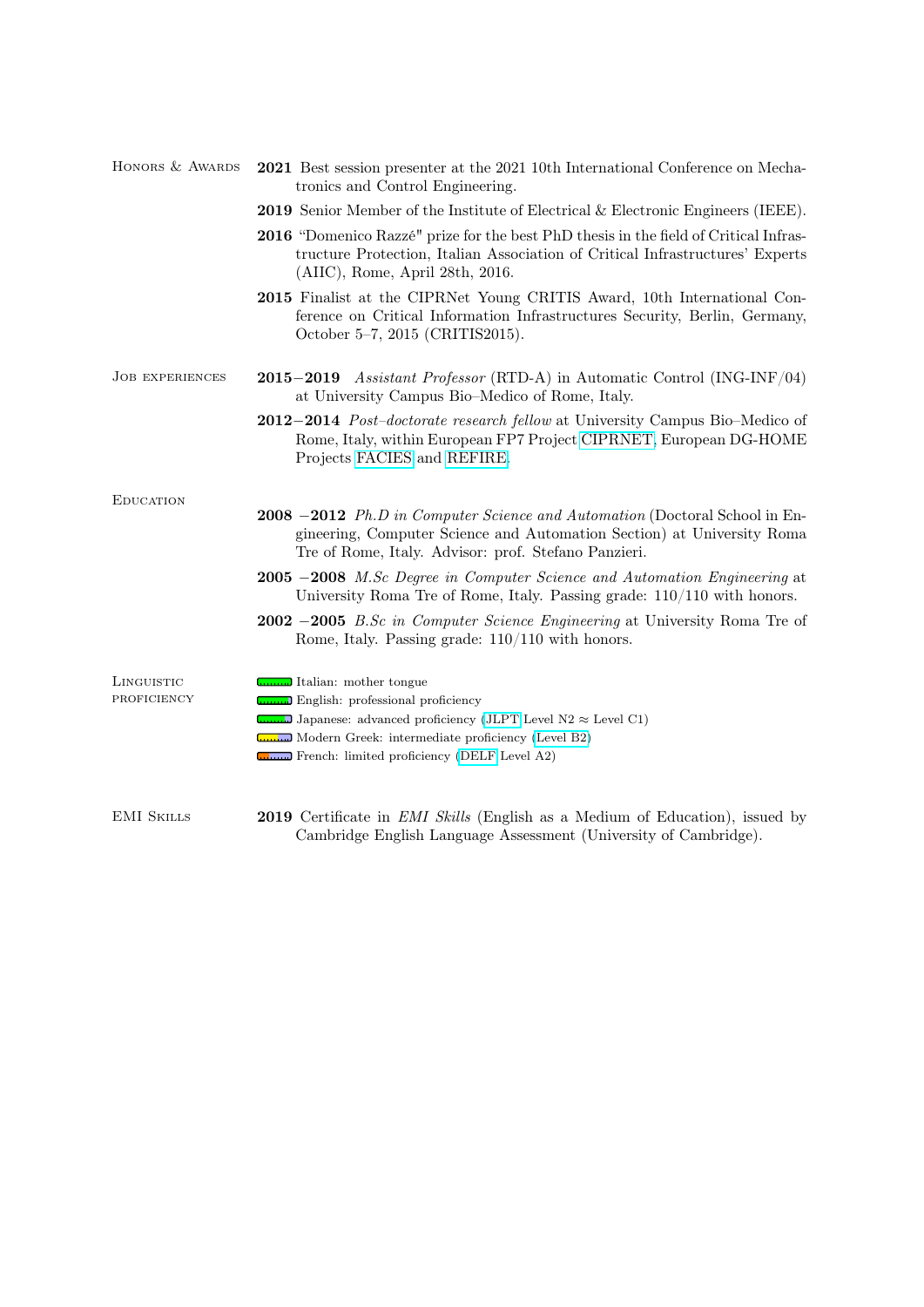## Research Projects

Principal

INVESTIGATOR 2020 −2021 National Project: Interdependency Analysis in electrical and transportation infrastructures for decision support – Grant: 30 k $\in$ The project, in collaboration with ENEA, has been funded by the Italian Ministry for the Economic Development and aims at developing a decision support system for the reconfiguration of a power network, taking into account dependencies and interdependency phenomena with the transportation infrastructure. In particular, the project considers the effects of natural events on the road transportation network, the optimal routing of emergency teams in charge of reaching strategical locations in a city (e.g., hospitals), the effects of congestions on the electrical grid reconfiguration strategies and the effect of lack of semaphoric lighting in road networks due to a power outage.

## 2017 −2018 Project HANSEL – Grant: 40 ke

The project has been funded by the University Campus Bio-Medico of Rome via blind peer review and was aimed at creating an integrated Industry 4.0 environment for training operators, performing stress tests and evaluating cyber vulnerabilities of multi-vendor SCADA, IoT and eHealth solutions.

#### Operative Unit 2019−2021 4STER European SAFeRA Project – Grant: 35 ke

The project is co-funded by INAIL and involves also VTT (Finland), TNO (The Netherlands) and the University of Bologna. The project aims to provide insights and best practices to raise awareness and effectiveness of European process industries – and specifically Seveso plants – with respect to cyber-physical security threats and the work-related safety of employees. Within the project, I am coordinating the activities at University Campus Bio-Medico of Rome, with reference to the collection and analysis of data to characterize the attitudes and awareness of employees in European industries (with a specific focus on Seveso plants) regarding vulnerabilities concerning their physical safety as a result of cyber physical security threats.

Work Package

HEAD OF

## Leader 2021 −2023 Regional Project RESIM

This project aims to improve the cyber resilience of critical infrastructures by developing a specific human-cyber-physical environment. The project builds on the work carried out in the framework of the European projects Facies and Resisto by University Campus Bio-medico of Rome and University Roma Tre and is part of the training activities (master) carried out by the two universities, in the field of critical infrastructures.

I am serving as the WP Leader for WP3, which aims at developing a cyber range testbed.

### 2019 −2021 National PON Project RAFAEL

The project, coordinated by ENEA, involves (among other partners) ANAS, INGV, e-distribuzione, Polytechnic University of Bari and University of Ferrara, University of L'Aquila, and aims at implementing a decision support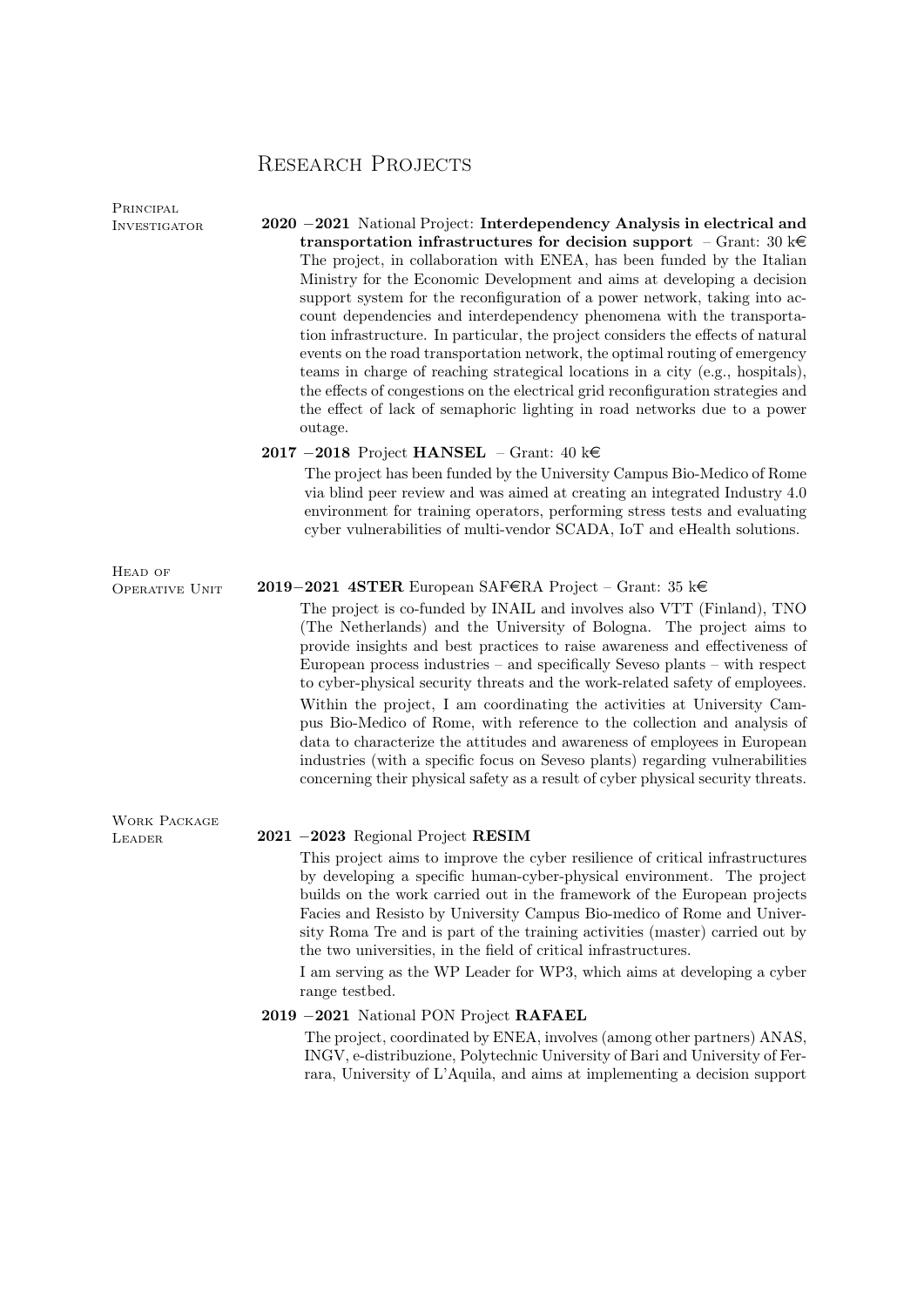system for predicting natural events and their impact on Critical Infrastructures, integrating GIS systems, sensors of different nature, analysis of seismic and geo-dynamic sensors, SAR data.

I am serving as the Dissemination WP Leader and I am contributing to the development of data analysis algorithms to predict the consequences of natural events in Critical Infrastructures.

2020 Evaluator for 1 SONATA-15 Project, National Science Centre Poland.

PROJECT **EVALUATOR** 

**PARTICIPATION** in Research **PROJECTS** 

#### 2021 −2024 National Project DRIVERS.

The project, funded by INAIL, involves the University Campus Bio-Medico of Rome, the University of Genoa and the Univeristy of Messina, and aims at developing a risk assessment methodology that combines machine learning techniques with the experience of human experts. In particular, machine learning techniques are quite effective when sufficient training data is available, but are not flexible and do not provide information about the reason why inputs are mapped into outputs. Conversely, decision support systems based on knowledge elicited by human experts are able to account for intangible factors and for the intuition of decision makers, but typically involve ambiguous, linguistic or contradictory information. The project aims to combine such two domains in order to obtain a faceted and expressive risk analysis framework, which will be applied to scenarios such as biofuel production and Seveso plants in general.

2021 −2024 Marie Skłodowska-Curie Research and Innovation Staff Exchange project [EUMAP.](https://cordis.europa.eu/project/id/101007641/it)

The project aims to develop an open platform that will enable local and public authorities to better plan and manage the demand and supply of building utilities, including energy, water, waste and telecommunications in situations such as quarantine and lockdown. The Research and Innovation Staff Exchange programme will be key to developing this platform which will be piloted in five European capital cities.

Within the project, I am participating to the staff exchange and I will visit Space Systems Solutions in Cyprus for four months. The aim of the visit is the development of a novel aggregated measure of anthropic activity in a zone based on Multi-criteria decision techniques and features extracted via satellite imaging. The measure will be the basis for the development of a decision-support system to prioritize water distribution.

- 2020 −2022 National project STW "Security for Transport Workers" (STW). The project, funded by INAIL, aims at analyzing violent attacks against transport workers and provision of procedural and technological measures to combat them.
- 2020 −2022 ESA Project [HERMES](https://business.esa.int/projects/hermes) "Healthcare Emergency support system for the distributed Response and Monitoring of Epidemics in the Society". Thee project involves, among other partners, Telespazio and e-GEOS and aims at the development of an ecosystem of services able to support screening, prevention, monitoring and healthcare logistics in response to major emergencies such as COVID 19. Specifically, the application created by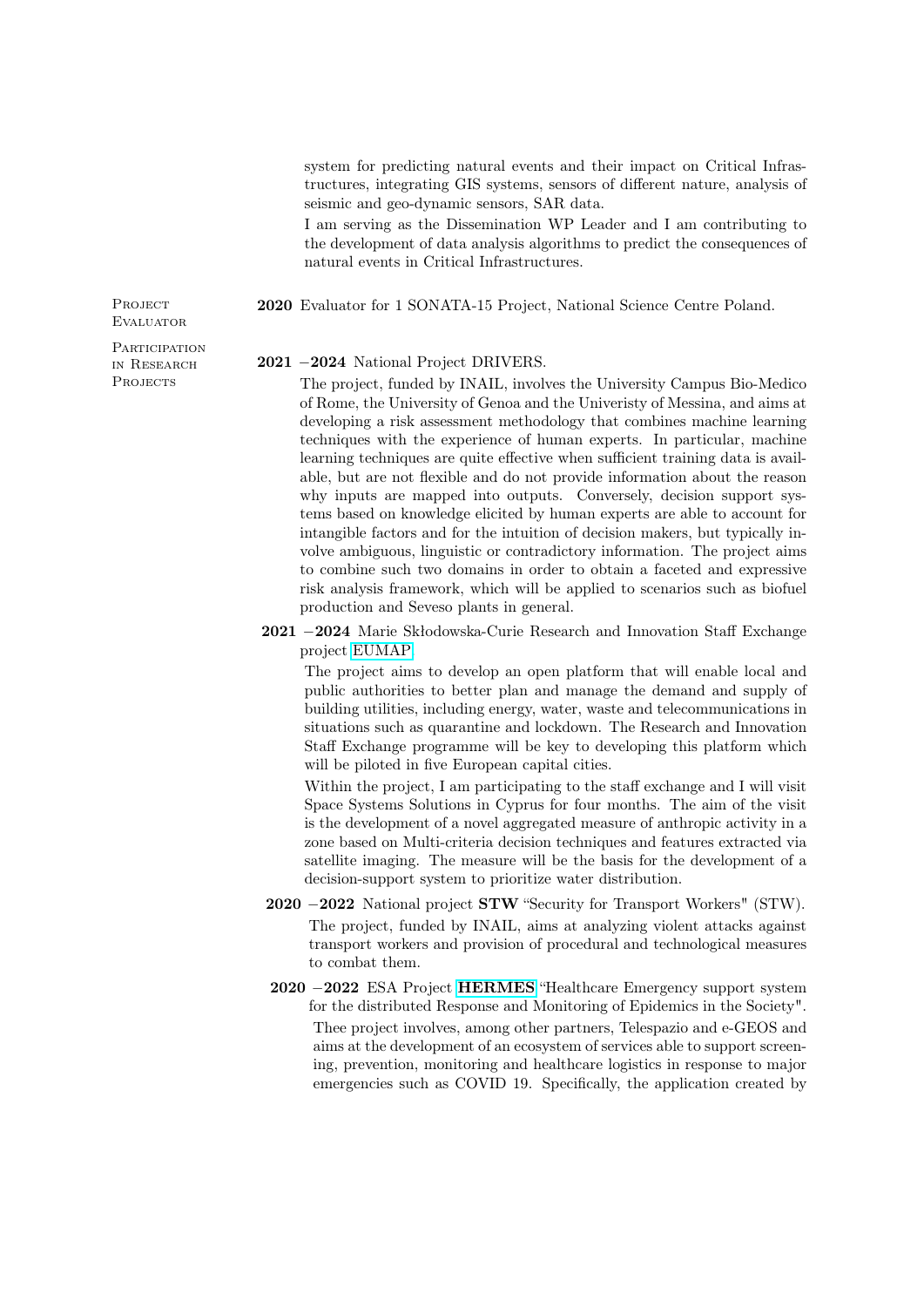the University Campus Bio-Medico of Rome analyses the CT and X-rays of the lungs carried out in telemedicine to identify possible positive cases supported by Artificial Intelligence techniques.

## 2019 −2021 European CIP Project [RESISTO](http://www.resistoproject.eu/resisto/)

The project, coordinated by Leonardo and in collaboration with (among others), Tim, Ericsson, Orange, and University Roma Tre, aims at developing an innovative solution for raising situation awareness and enhancing resilience in Communication Critical Infrastructures. RESISTO aims at implementing an innovative Decision Support System to protect communication infrastructures from combined cyber-physical threats exploiting the Software Defined Security model on a suite of state of the art cyber/physical security components (Blockchain, Machine Learning, IoT security, Airborne threat detection, holistic audio-video analytics) and services (Responsible Disclosure Framework) for detection and reaction in presence of attacks or natural disasters. My contribution to the project has been the development of network infrastructure models and distributed estimation algorithms.

## 2018 −2020 National PON Project ARONA

The project coordinated by Masmec, involves also the University Sant'Anna of Pisa, Istituto Tumori Bari Giovanni Paolo II and aims at providing novel navigation algorithms for surgical robots by exploiting image manipulation algorithms that allow to track the position of the robot's end effector also when the organs undergo deformations.

I contributed to the development of image manipulation algorithms.

## 2017 −2019 National Project SMARTBENCH

The project, co-funded by INAIL, is coordinated by Universitá Tor Vergata di Roma and involves also Universitá degli studi di Messina, Universitá di Bologna and Universitá del Salento and aims at developing an integrated system to improve the safety of workers in dangerous areas. The system is composed of several modules: Universitá Campus Bio-Medico di Roma is developing an integrated IoT platform to increase the awareness on the health/risk condition of the workers.

I contributed to the development of indoor localization algorithms for sensor networks.

## 2016 −2018 Italy-Israel Cooperation Project SECUREWATER

This project, coordinated by BVTECH in cooperation with IOSIGHT (Israel) and NITEL aimed at improving cybersecurity of industrial control system used in the water sector. The project developed a suite of tools able to detect several type of cyber-attack with consequences on the physical process on the base of deep analysis of data collected from the field.

I contributed to the development of the detection algorithms.

## 2016 −2019 EU Horizon2020 Project [ATENA](https://www.atena-h2020.eu) (grant n. 700581)

The project was managed by Leonardo Spa (former Finmeccanica) and the consortium included, among others partners, University Roma Tre, ENEA, Israel Electric Corporation, CRAT consortium and University of Coimbra. Atena aimed at leveraging the outcomes from previous European Research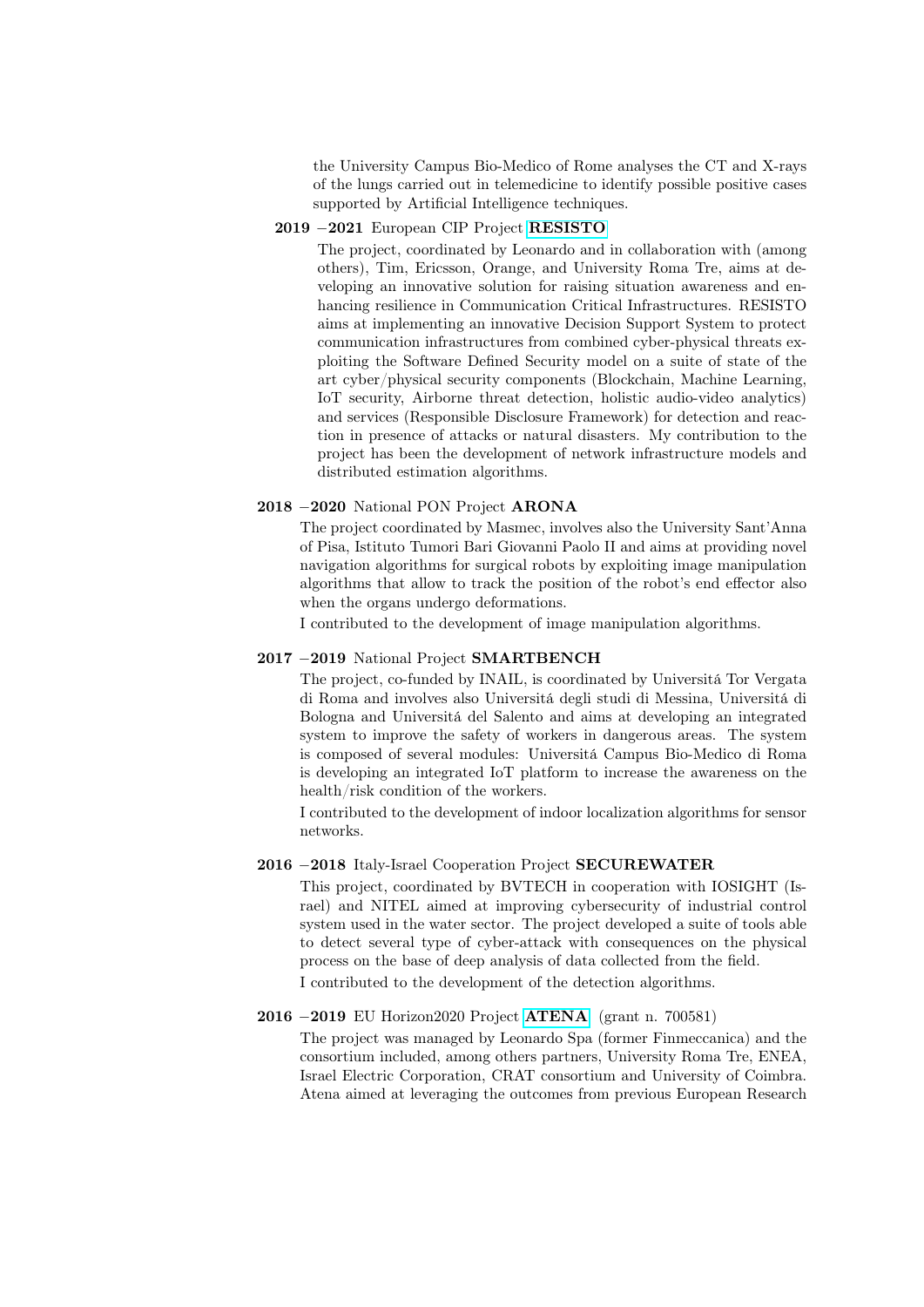activities, particularly from CockpitCI and MICIE EU projects and pushes at innovating them exploiting advanced features of ICT and Cyber Security, to be tailored and validated in selected Use Cases, in order to be adopted at an operational industrial maturity level.

My contribution was the development of indicators of the vulnerability of different subsystems within a set of strongly interconnected critical infrastructures, using multi-objective optimization approaches.

## 2014 −2017 EU FP7 Project [CIPRNET](http://www.ciprnet.eu) (grant n. 312450)

The Critical Infrastructure Preparedness and Resilience Research Network (CIPRNet) is a Network of Excellence in Critical Infrastructure Protection (CIP), whose consortium included several research institutions; among the others: Fraunhofer (DE), ENEA (IT), TNO (NL), Joint Research Centre (EU), University of Cyprus (CY) and University Campus Bio-Medico (IT). I contributed to modeling of interdependency phenomena among Critical Infrastructures.

## 2012−2015 European Project SAFeRA [RISING](https://projects.safera.eu/project/18)

RISING project featured Universitá Campus Bio-Medico di Roma, Universitá Roma Tre and Tecnun University of Navarra and aimed at developing an indoor localization system based on radio-frequency systems and inertial navigation.

Within the project, my contribution was the development of indoor localization algorithms for distributed sensor networks.

## 2012−2015 European FP7 Project STRUCTURES

STRUCTURES project aimed at analyzing the effect of Intentional ElectroMagnetic Interference (IEMI) Attacks to critical infrastructures.

Within the project I contributed to develop propagation models to assess the impact of IEMI attacks to critical infrastructures.

## 2012 −2014 EU DG-HOME Project [FACIES](http://facies.dia.uniroma3.it/) (grant n. 4000002115)

The project, managed by University Campus Bio-Medico in collaboration with University of Cyprus, University of Malaga and Radiolabs aimed at the definition of detection strategies for physical and cyber faults and attacks, with particular reference to the water distribution infrastructure.

Within the project, I contributed to the implementation and validation of a test bed environment.

## 2012 −2014 EU DG-HOME Project [THREVI2](www.threvi2.eu) (grant n. 4000002102)

The project, managed by NIER INGEGNERIA SpA and in collaboration with University Campus Bio–Medico of Rome, Politecnico di Milano and RGS Srl, aimed at the definition of an ontology for the representation of interdependency phenomena and threats to critical infrastructures. Within the project, I contributed to the definition of the ontology.

## 2012 −2014 EU DG-HOME Project [SPARC](www.sparc-project.eu) (grant n. 4000002119U)

The project, managed by Telespazio SpA and in collaboration with NITEL consortium, University Tor Vergata of Rome and CNR, aimed at evaluating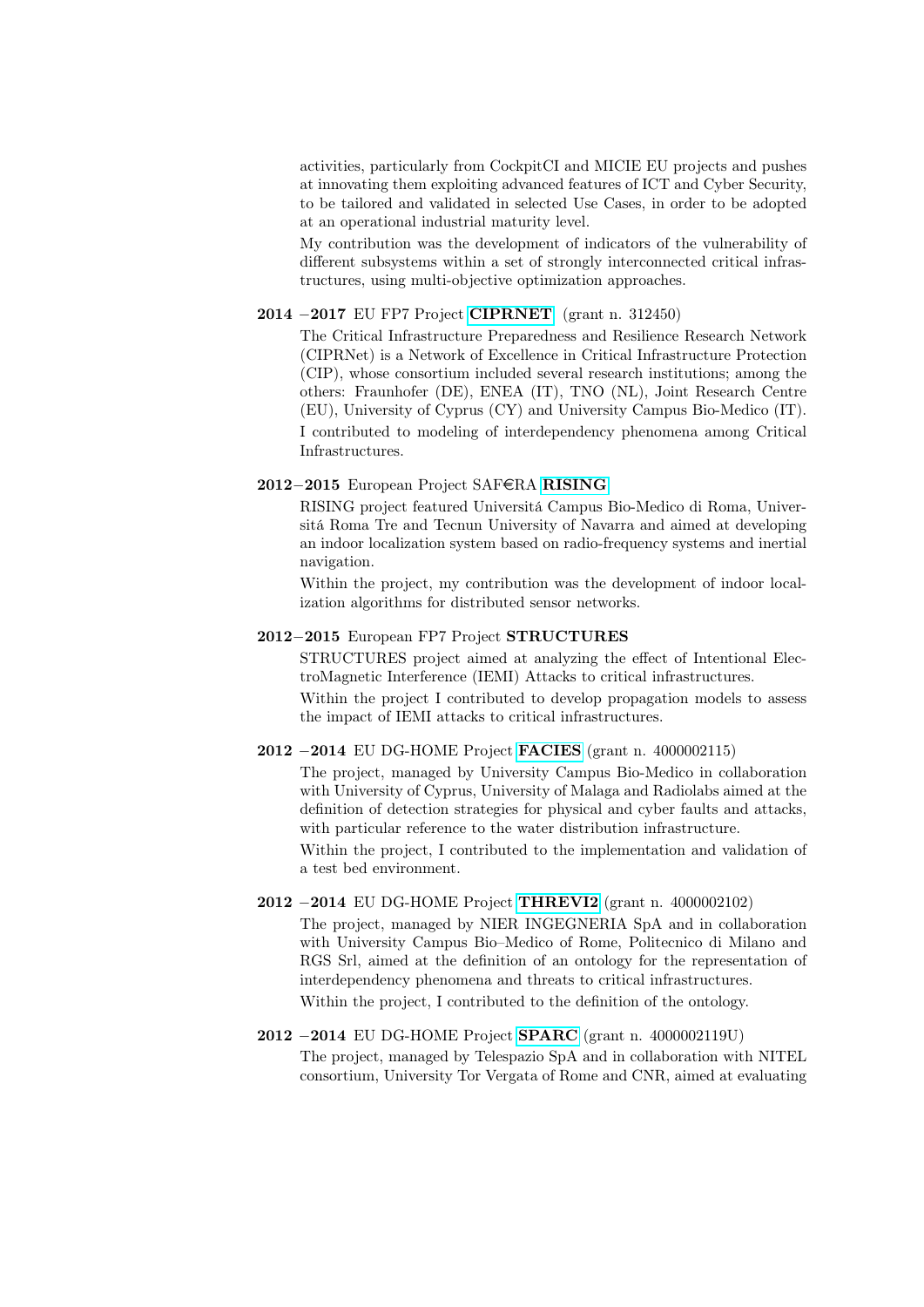the impact of malfunctioning of satellite infrastructures and space assets on ground critical infrastructures.

I contributed to the development of a simulation environment based on CISIA framework to quantify the impact of solar wind on ground critical infrastructures, taking into account direct and indirect effects.

## 2011−2013 EU DG-HOME Project [REFIRE](http://www.refire.org) (grant n. 2010/CIPS/AG/033)

The project, managed by IES Solutions and in collaboration with University Campus Bio–Medico of Rome, the consortium Radiolabs, Becar Beghelli Spa and the directorate of Italian Fire Fighters, aimed at the definition of localization strategies for first responders in indoor scenarios in critical conditions (scarce visibility, fire, etc.).

Within the project, I contributed to the development of an indoor localization system.

### 2012−2015 EU FP7 Project [CockpitCI](http://www.cockpitci.eu/) (grant n. 285647)

The project, managed by Selex Sistemi Integrati Spa and in collaboration with University Roma Tre, ENEA, Israel Electric Corporation, CRAT consortium and University of Coimbra, aimed at the development of an automatic tool for risk assessment, cause identification and countermeasure selection for critical infrastructures, with reference to cyber attacks.

Within the project, I contributed to the development of a data fusion methodology based on Dempster and Shafer's belief theory, aimed at the identification of cyber attacks on critical infrastructures.

## 2011−2012 Lazio Regional Project DyCoH (Dynamic Contrast enHancement).

The project, managed by Digital Video S.p.a. and in collaboration with University Campus Bio–Medico, aimed at realizing a smart platform for the manipulation of biomedical images.

Within the project, I contributed to the development of algorithms for tracking deformable biomedical objects.

## 2010−2011 ASI Project ASIA for Human Flight

The project, funded by Italian Space Agency (ASI) has been coordinated by INTESE Spa in collaboration with University Campus Bio–Medico and aimed at predicting bone calcium level in astronauts subject to microgravity conditions.

Within the project, I contributed to the development of a methodology for the analysis of the influence among blood parameters as a predictor of bone demineralization for astronauts in microgravity environment.

#### 2008−2011 EU FP7 Project [MICIE](http://www.micie.eu/) (grant n. 225353/2008)

The project, managed by Selex Communications SpA and in collaboration with University Roma Tre, ENEA, Israel Electric Corporation, CRAT consortium and University of Coimbra, aimed at the development of an on-line risk prediction system for distributed critical infrastructures.

Within the project, I contributed to the development of a methodology for the synchronization of systems characterized by ambiguity and to the implementation of a distributed on-line risk prediction system.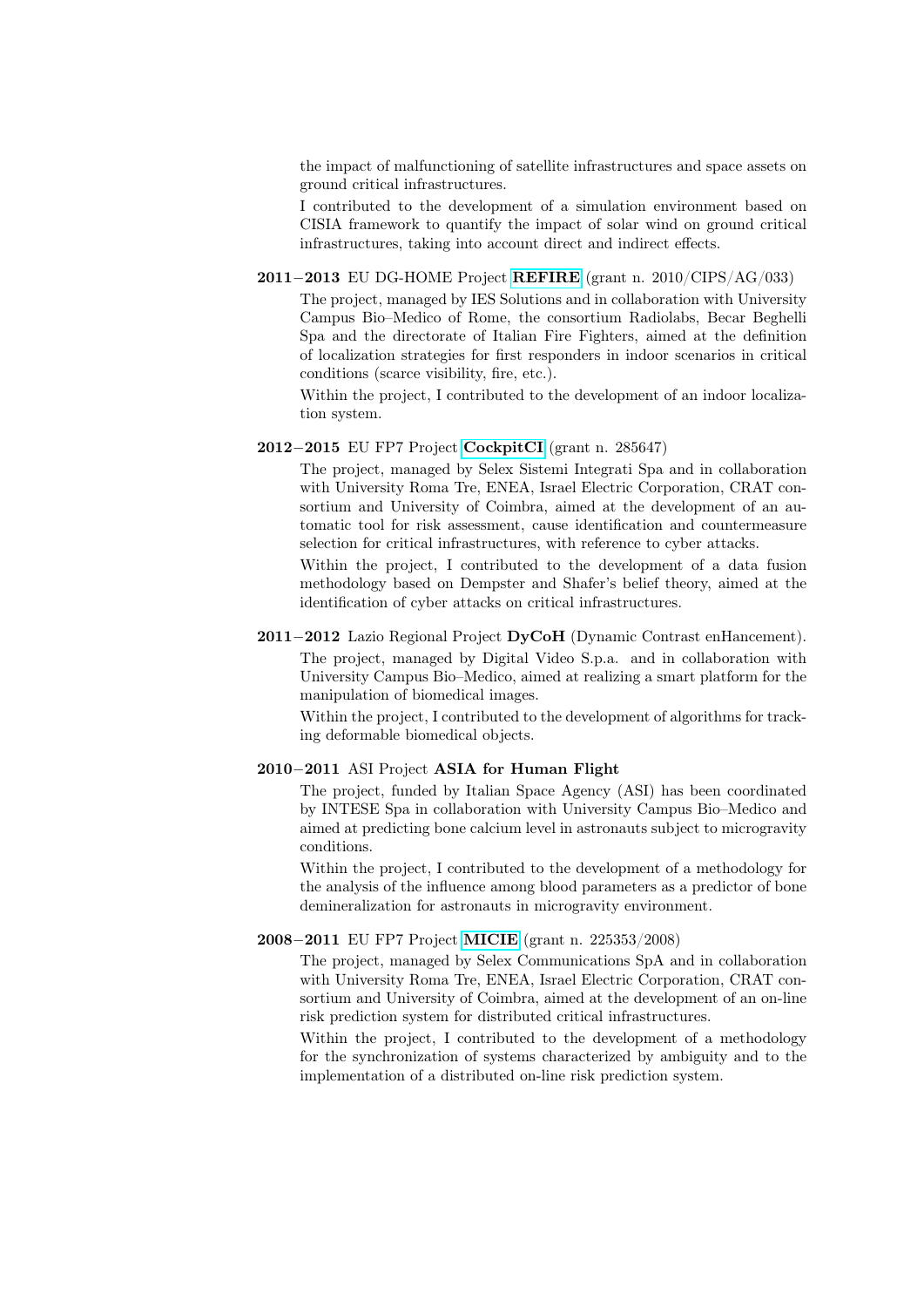#### 2008−2009 National FIRB Project SAT

Within the project, managed by University Roma Tre, I contributed to analyze the feasibility of the adoption of RFID technology for the implementation of an automated storage facility.

**Visiting** Researcher

- 2022 Visiting researcher for 60 days at [Space Systems Solutions,](https://spacesystems.solutions/) Cyprus, within the Marie Skłodowska-Curie Research and Innovation Staff Exchange project [EUMAP.](https://cordis.europa.eu/project/id/101007641/it)
- 2019 Visiting researcher, University of Hokkaido, Sapporo, Japan.
- 2019 Visiting researcher, University of Kent, Canterbury, England.
- 2018 Visiting researcher, University of Cyprus, Nicosia, Cyprus, within the HANSEL project.
- 2018 Visiting researcher, University of Hokkaido, Sapporo, Japan, within the HANSEL project.
- 2018 Visiting researcher, University of Cyprus, Nicosia, Cyprus within the internal mobility program of the University Campus Bio-Medico of Rome.
- 2017 Visiting researcher, University of Hokkaido, Sapporo, Japan within the internal mobility program of the University Campus Bio-Medico of Rome.
- 2017 Visiting researcher, Department of Electrical and Computer Engineering, University of Cyprus within Erasmus plus teacher mobility program.
- 2016 Visiting researcher, University of British Columbia, within CIPRNET European project.
- 2016 Visiting researcher, Department of Electrical and Computer Engineering, University of Cyprus within CIPRNET European project.
- 2015 Visiting researcher, Department of Electrical and Computer Engineering, University of Cyprus within Erasmus plus teacher mobility program.
- 2014 Visiting researcher at Kios Research Center, University of Cyprus within Erasmus teaching staff mobility program and CIPRNET Project internal staff exchange program.

**EDITORIAL ACTIVITIES** 

- 2021 Associate Editor for Contributed Papers within the 60th IEEE Conference on Decision and Control, to be held in Austin, USA, on December 13th-15th, 2021.
- 2020−2021 Associate Editor for Contributed Papers within the American Control Conference 2021, to be held in New Orleans, USA, on May 26-28, 2021.
- 2020 Associate Editor for Contributed Papers within the 59th IEEE Conference on Decision and Control, to be held in Jeju Island, Korea, on December 8th-11th, 2020.
- 2019−2020 Associate Editor for Contributed Papers within the American Control Conference 2020, Denver, USA, July 1-3, 2020.
- 2018 Guest Editor of the Special Issue: "Pharma 4.0: Opportunities and Constraints of the Pharmaceutical Industry Digitalization", Medic Methodology & Education for Clinical Innovation – New Series, vol. 26, 2018, Pacini Editore Medicina.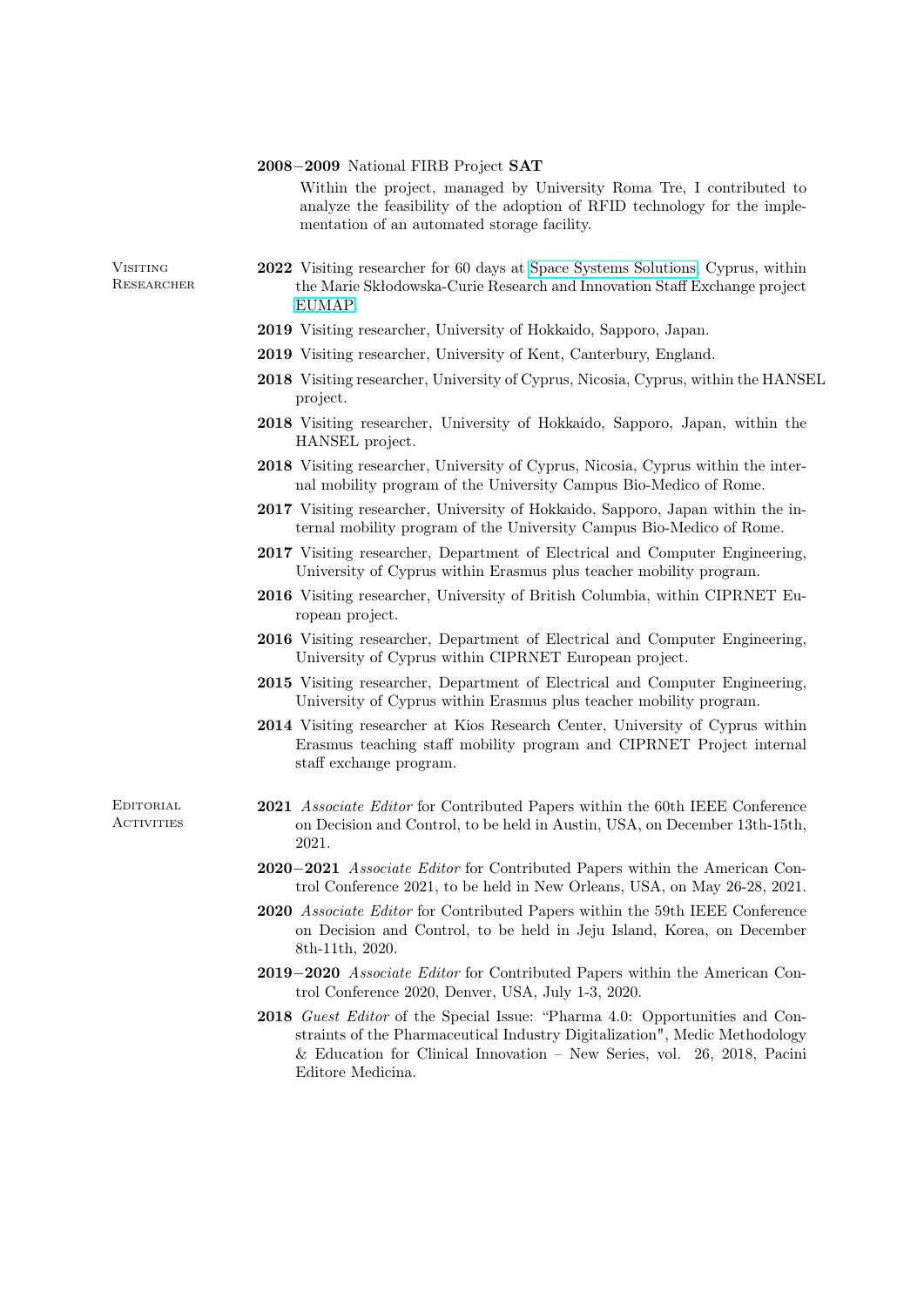- 2017 Guest Editor with Dr. Unal Tatar and Dr. James Moreland of the Special Issue: "Cyber Security of Critical Infrastructures: Recent Advances and Future Directions", International Journal of Critical Infrastructures, vol. 13, n. 2-3, 2017, Inderscience.
- 2013 Guest Editor, with prof. Federica Pascucci from University Roma Tre, of the Special Issue "Situation Awareness: Theory and Methodology", International Journal of System of Systems Engineering (IJSSE). ISSN online: 1748-068X, ISSN print: 1748-0671, 2013.
- 2016−2019 Programme Committee Member of the 11th International Conference on Critical Information Infrastructures Security (CRITIS).
- 2016−2017 *Programme Committee Member* of the IEEE International Symposium on Safety, Security and Rescue Robotics [\(SSRR\)](http://ssrrobotics.org/).
- 2017 Program Committee Member of the 18th International Symposium on Advanced Intelligent Systems [\(ISIS2017\)](http://isis2017.org/).
- 2016 Programme Committee Member of the Joint 8th International Conference on Soft Computing and Intelligent Systems and 17th International Symposium on Advanced Intelligent Systems [\(SCIS-ISIS2016\)](http://scis2016.j-soft.org).
- 2015 Programme Committee Member of the 2nd PhD Forum within the Sixt International Conference on Indoor Positioning and Indoor Navigation (IPIN2015).
- 2013−2015 Program Committee Member of the World Conference on Information Systems and Technologies (WorldCIST).

**WORKSHOP ORGANIZATION** 

- 2019 Co-organizer with dr. Luca Faramondi and prof. Francesco Flammini of the Special Session "Homeland Security: Tools and Methodologies", within the 2019 IEEE International Conference on Systems, Man, and Cybernetics on October 6th-9th, 2019 in Bari, Italy.
- 2018 *Organizer* of the Workshop "Healthcare 4.0: Digitalization from the Farmaceutical Industry to the Hospital", held in Rome, Italy on July 3rd, 2018.
- 2017 Co-organizer with Dr. Angelo Facchini of the Workshop ["Complex Water](https://sites.google.com/site/complexwaterinfrastructures17/) [Infrastructures"](https://sites.google.com/site/complexwaterinfrastructures17/), held in Lucca, Italy on October 12th, 2017 as a side event of the International Conference on Critical Information Infrastructures Security [\(CRITIS2017\)](http://www.critis2017.org/index.php).
- **INVITED TALKS**
- 2022 Seminar: "Multi-Criteria Decision-Making with Incomplete Preference Information", Department of Electrical and Computer Engineering Seminar Series, University of Cyprus, January 26th, 2022.
- 2019 Seminar: "Aggregating Centrality Rankings: A Novel Multi-Criteria Approach to Detect Network Vulnerabilities", Hokkaido University, Sapporo, Japan, September 12th, 2019.
- 2019 Seminar: "Decision Making based on Sparse Information", University of Kent, Canterbury, England, February 20th, 2019.
- 2018 Seminar: "Decision Making with Sparse Information", Kios Research center, University of Cyprus, Nicosia, Cyprus, November 19th, 2018.
- 2018 Seminar: "Sparse and distributed analytic hierarchy process", Dipartimento di Ingegneria dell'Informazione e Scienze Matematiche, Universitá di Siena, Italy, September 26th, 2018.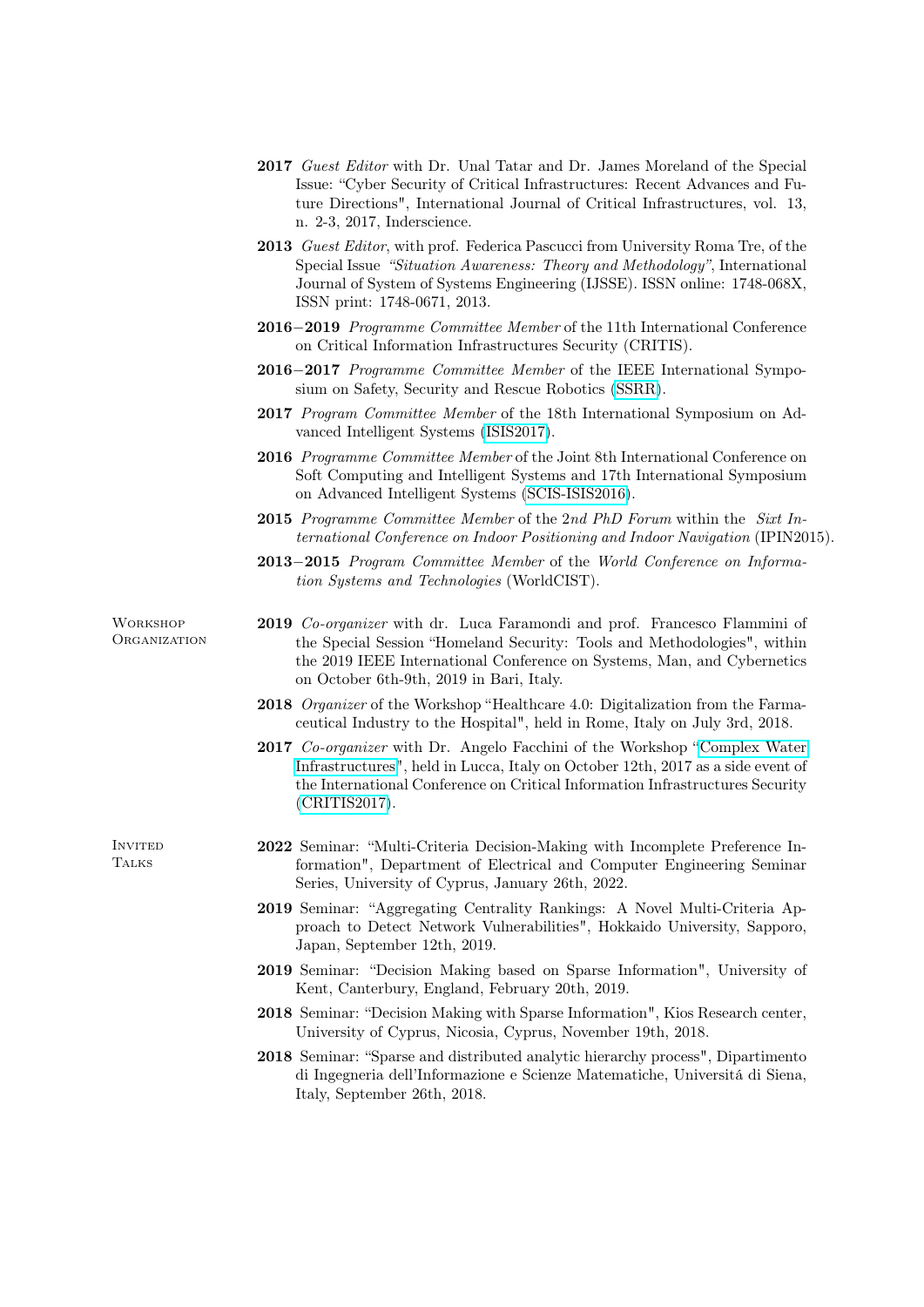- 2018 Seminar: "Opinion-Based Optimal Group Formation", Hokkaido University, Sapporo, Japan, June 21st, 2018.
- 2017 Seminar: "A Multi-Objective Optimization Framework to Assess Network Robustness/Vulnerability", Hokkaido University, Sapporo, Japan, September 21st, 2017.
- 2017 Lecture: "Artificial Systems: from Modeling to Control", within the workshop "Bio-Complexity: Natural and Artificial Systems", University Campus Bio-Medico of Rome, Italy January 30th, 2017.
- 2016 Seminar: "An Attacker Perspective to Network Vulnerability in Critical Infrastructures", Kios Research Center, University of Cyprus, Cyprus, October 24th, 2016.
- 2016 Seminar: "Distributed Cycle Detection and Removal", Kios Research Center, University of Cyprus, Cyprus, October 19th, 2016.
- 2016 Seminar: "Critical Infrastructure Protection, Challenges, Perspectives and the Experience of CIPRNET project" within the workshop "Metrology in a complex world: from urban and energy systems to social networks", Centro di Servizi Metrologici Avanzati (CeSMA), Universitá degli Studi di Napoli Federico II, Naples, Italy, July 26th, 2016.
- 2015 Seminar: "Distributed Finite-Time Averaging Algorithms", Kios Research Center, University of Cyprus, Cyprus, March 3rd, 2015.
- 2015 Seminar: "Wireless Sensor Networks Localization: The Shadow Edge Approach", University of Cyprus, Cyprus, February 26th, 2015.
- 2015 Invited Talk: "Robustness: a Systems Engineering Point of View", Workshop "Robustness – Engineering Science", Rome, Italy, February 5th, 2015.
- 2014 Seminar: "Agreement, Clustering and Localization in Distributed Networks", University of Sannio, Benevento, Italy, September 16th, 2014.
- 2014 Seminar: "Distributed algorithms for localization, clustering and agreement", Kios Research Center, University of Cyprus, Cyprus, May 6th, 2014.
- 2012 ERNCIP Thematic Area (TA) on ICS and Smart Grids Meeting, invited by EU Commission as Critical Infrastructure expert, Joint Research Center (JRC), Ispra (VA), Italy, 3 February 2012.
- 2012 Invited Talk "Consensus, Ambiguity and Localization", University Campus Bio–Medico of Rome, Italy, 6 November 2012.
- 2010 Invited Speech "Online Distributed Interdependency Estimation", SANS SCADA Security Summit, London, 26–29 September 2010.

Peer Review **ACTIVITIES** 

2009−today Reviewer of more than 230 papers in international journals and conferences: in particular, reviewer of 27 papers for the IEEE Transactions on Automatic Control, 13 papers for the IEEE Transactions on Control of Network Systems, 7 papers for Automatica and 44 papers for the International Journal of Critical Infrastructure Protection.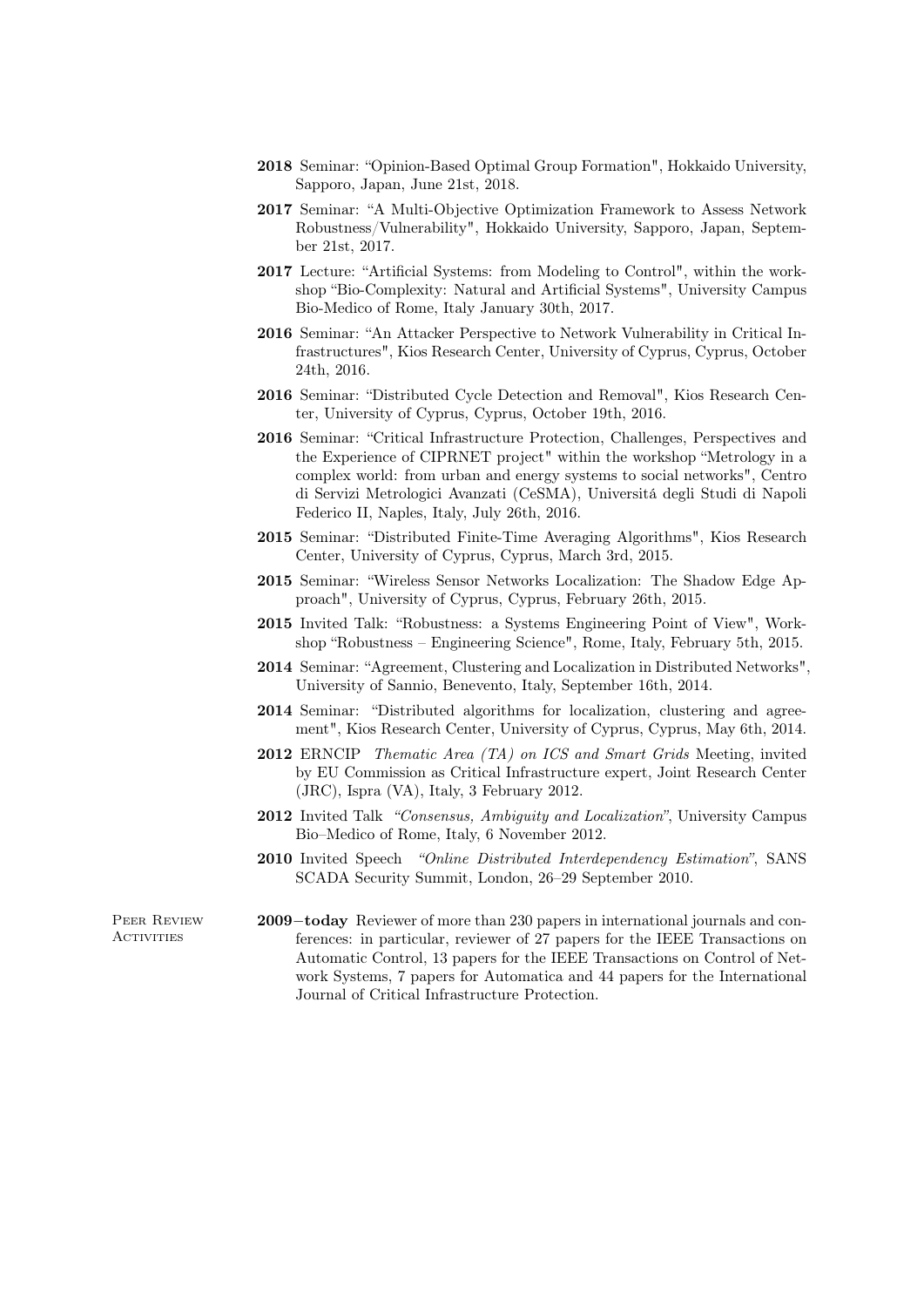# UNIVERSITY SERVICE

| <b>APPOINTED ROLES</b>   | 2021-today Member of the "Board of Discipline" of the University Campus Bio-<br>Medico of Rome, in charge of evaluating academic misconduct cases.                                                                                                            |
|--------------------------|---------------------------------------------------------------------------------------------------------------------------------------------------------------------------------------------------------------------------------------------------------------|
|                          | 2021-today Member of the "Teaching Quality Insurance Group" of the M.Sc<br>degree in "Intelligent Systems Engineering" (Computer Science Engineering)<br>of the University Campus Bio-Medico of Rome.                                                         |
|                          | 2020-today International Mobility Responsible for the M.Sc degree in "Intelli-<br>gent Systems Engineering" (Computer Science Engineering) of the University<br>Campus Bio-Medico of Rome.                                                                    |
| PAST ROLES               | 2019–2020 Member of the Board of Governors of the Doctorate Program in<br>Computer Science and Automation Engineering at University Roma Tre of<br>Rome, Italy.                                                                                               |
| M.SC TEACHING            | 2020-today Course "Event-based Systems and Networks" (6 credits, automa-<br>tion, SSD ING-INF/04), M.Sc. Program in "Intelligent Systems Engineer-<br>ing" (Computer Science Engineering), University Campus Bio-Medico of<br>Rome, Italy.                    |
|                          | 2015-today Course "Automatic Control" (6 credits, automation, SSD ING-INF/04),<br>M.Sc. Program in Biomedical Engineering, University Campus Bio-Medico<br>of Rome, Italy. Taught in English.                                                                 |
|                          | 2018–2020 Course "Dynamics and Control of Chemical Processes-I Module" (3<br>credits, automation, SSD ING-INF/04), M.Sc. Program in Chemical En-<br>gineering for Sustainable Development, University Campus Bio-Medico of<br>Rome, Italy. Taught in English. |
|                          | 2012–2020 Course "Complements of Automatic Control" (3 credits, automation,<br>SSD ING-INF/04), Faculty of Mechanics and Aeronautical Engineering, Uni-<br>versity Roma Tre of Rome, Italy.                                                                   |
|                          | 2013–2018 Course "Dynamics and Control of Industrial Processes-I Module"<br>(3 credits, automation, SSD ING-INF/04), M.Sc. Program in Chemical<br>Engineering for Sustainable Development, University Campus Bio-Medico<br>of Rome, Italy. Taught in English. |
|                          | 2011–2012 and 2014–2016 Course "Control Systems for Industrial Automa-<br>tion" (9 credits, automation, SSD ING-INF/04), Faculty of Industrial Engi-<br>neering, University of Cassino, Italy.                                                                |
| POSTGRADUATE<br>Teaching | <b>2018</b> Ph.D Course "Applications of Algebraic Graph Theory" (3 credits, automa-<br>tion, SSD ING-INF/04), Faculty of Engineering, University Roma Tre of<br>Rome, Italy. Taught in English.                                                              |
|                          | 2011-today Postgraduate Program in Homeland Security, University Campus<br>Bio-Medico of Rome and NITEL Consortium, Italy.                                                                                                                                    |
|                          | 2013–2015 Course "Quality, Safety and Systems Suitability" Postgraduate Pro-<br>gram in Systems Engineering, University Tor Vergata of Rome, Italy.                                                                                                           |
|                          | 2013 Post-graduate course on Business Intelligence, University Campus Bio–Medico<br>of Rome, Italy.                                                                                                                                                           |
|                          |                                                                                                                                                                                                                                                               |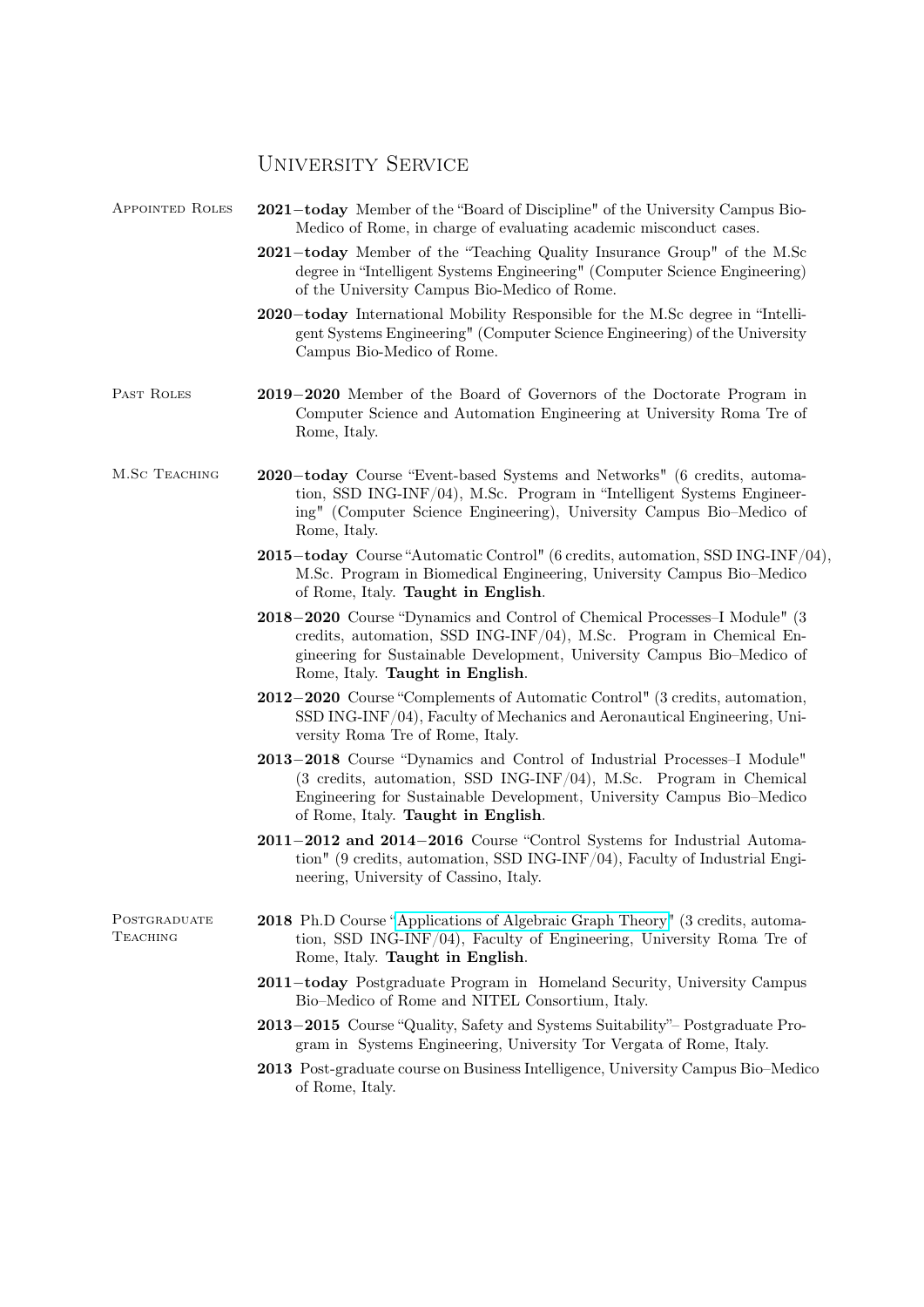| <b>EXTERNAL</b><br><b>EXAMINER</b>                           | 2018–2019 External Examiner for the Course "Critical Infrastructure Security",<br>held by prof. Stephen Wolthusen, Faculty of Information Technology and<br>Electrical Engineering, Norwegian University of Science and Technology,<br>Trondheim, Norway. |
|--------------------------------------------------------------|-----------------------------------------------------------------------------------------------------------------------------------------------------------------------------------------------------------------------------------------------------------|
| PH.D SUPERVISION                                             | 2020-today Camilla Fioravanti. The PhD revolves around algebraic methods to<br>guarantee privacy and security in multi-agent distributed systems.                                                                                                         |
|                                                              | 2020-today Francesca Santucci. The PhD, in collaboration with INAIL (Italian<br>National Institute for Insurance against Accidents at Work), revolves around<br>data fusion, wearable devices and workers' safety and security.                           |
| PostDoc<br><b>SUPERVISION</b><br>(PAST)                      | <b>2018</b> Fabio Giudici. The topic of the postdoc position was "Development and inte-<br>gration of innovative SCADA and IoT systems for Hospital 4.0 and Industry<br>$4.0$ ".                                                                          |
| <b>UNDERGRADUATE</b><br><b>STUDENT</b><br><b>SUPERVISION</b> | <b>2016–today</b> Advisor of 3 B.sc students in Industrial Engineering, and 2 M.Sc<br>student in Biomedical Engineering, University Campus Bio-Medico of Rome,<br>Italy.                                                                                  |
|                                                              | <b>2014–today</b> Mentor of more than 20 M.sc students in Industrial Engineering,<br>University Campus Bio-Medico of Rome, Italy.                                                                                                                         |
|                                                              | 2008–today <i>Co-advisor</i> of 16 students, both at University Campus Bio-Medico<br>(UCBM) and at University Roma Tre (RM3).                                                                                                                             |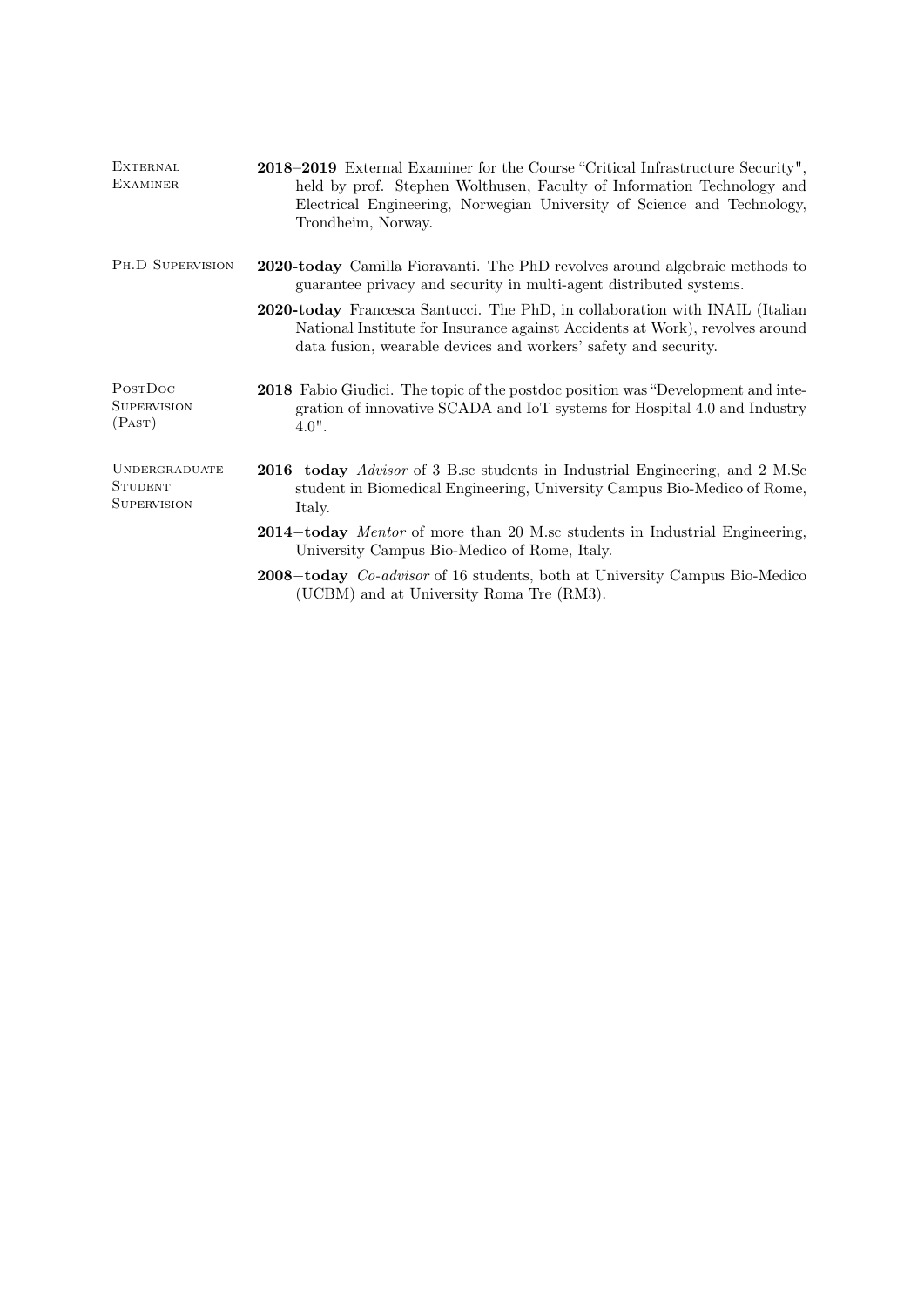## \* Complete Publication List

INTERNATIONAL Journals

- [\[IJ47\]](http:\) G. Oliva, A. Rikos, A. Gasparri and Christoforos N. Hadjicostis "Distributed Negotiation for Reaching Agreement among Reluctant Players in Social Networks", IEEE Transactions on Automatic Control (Conditionally Accepted).
	- [\[IJ46\]](http:\) G. Oliva, A. Farina and R. Setola "Intelligence-aware Batch Processing for TMA with Bearings-Only Measurement", Sensors, vol. 21, no. 21, 7211, 2021.
	- [\[IJ45\]](http:\) G. Oliva, R. Setola and A. Gasparri "Distributed Markov Chain Redesign for Multi-Agent Decision-Making Problems", IEEE Transactions on Automatic Control (provisionally accepted).
	- [\[IJ44\]](http:\) G. Oliva, L. Faramondi, R. Setola, M. Tesei and E. Zio, "A Multi-Criteria Model for the Security Assessment of Large-Infrastructure Construction Sites", International Journal of Critical Infrastructure Protection, vol. 35, 100460, 2021 (doi: https://doi.org/10.1016/j.ijcip.2021.100460).
	- [\[IJ43\]](http:\) C. Giudicianni, M. Herrera, A. Di Nardo, G. Oliva and A. Scala, "The faster the better: On the shortest paths role for near real-time decision making of water utilities", Reliability Engineering & System Safety, vol. 212, 107589, 2021 (doi:10.1016/j.ress.2021.107589).
	- [\[IJ42\]](http:\) E. Montijano, G. Oliva and A. Gasparri, "Distributed estimation and control of node centrality in undirected asymmetric networks", IEEE Transactions on Automatic Control vol. 66, no. 5, pp. 2304–2311, 2021 (doi: 10.1109/TAC.2020.3004788).
	- [\[IJ41\]](http:\) L. Faramondi, G. Oliva and S. Bozòki, "Incomplete Analytic Hierarchy Process with Minimum Weighted Ordinal Violations", *International Journal of General* Systems, vol. 49, no. 6, pp. 574–601, 2020.
	- [\[IJ40\]](http:\) G. Assenza, L. Faramondi, G. Oliva and R. Setola, "Cyber threats for operational technologies", International Journal of System of Systems Engineering, vol.10, no.2, 2020.
	- [\[IJ39\]](http:\) L. Faramondi, G. Oliva, and R. Setola, "Critical Infrastructure Vulnerability Assessment via Multi-Criteria Ranking Aggregation", International Journal on Critical Infrastructure Protection, vol. 28, id. 100338, 2020 (doi: 10.1016/j.ijcip.2020.100338).
	- [\[IJ38\]](http:\) G. Oliva, S. Panzieri, R. Setola and A. Gasparri, "Gossip Algorithm for Multi-Agent Systems via Random Walk", Systems & Control Letters, vol. 128, pp. 34-40, 2019 (doi: 10.1016/j.sysconle.2019.04.009).
	- [\[IJ37\]](http:\) L. Faramondi, G. Oliva, R. Setola and C. N. Hadjicostis, "Distributed C-Means Clustering via Broadcast-Only Token-Passing", IEEE Transactions on Control of Network Systems, vol. 7, no. 1, pp. 315–325, 2020 (doi: 10.1109/TCNS.2019.2910472).
	- [\[IJ36\]](http:\) G. Oliva, A. Rikos, C. N. Hadjicostis and A. Gasparri, "Distributed Flow Network Balancing with Minimal Effort", IEEE Transactions on Automatic Control, vol. 64, no. 9, pp. 3529–3543, 2019 (doi: 10.1109/TAC.2019.2891443).
	- [\[IJ35\]](http:\) A. Tugnoli, M. Iaiani, G. Oliva, E. Salzano, R. Setola and V. Cozzani, "Physical security barriers and protection distances for Seveso sites", Chemical Engineering Transactions, vol. 77, pp. 883–888, 2019 (doi: 10.3303/CET1977148).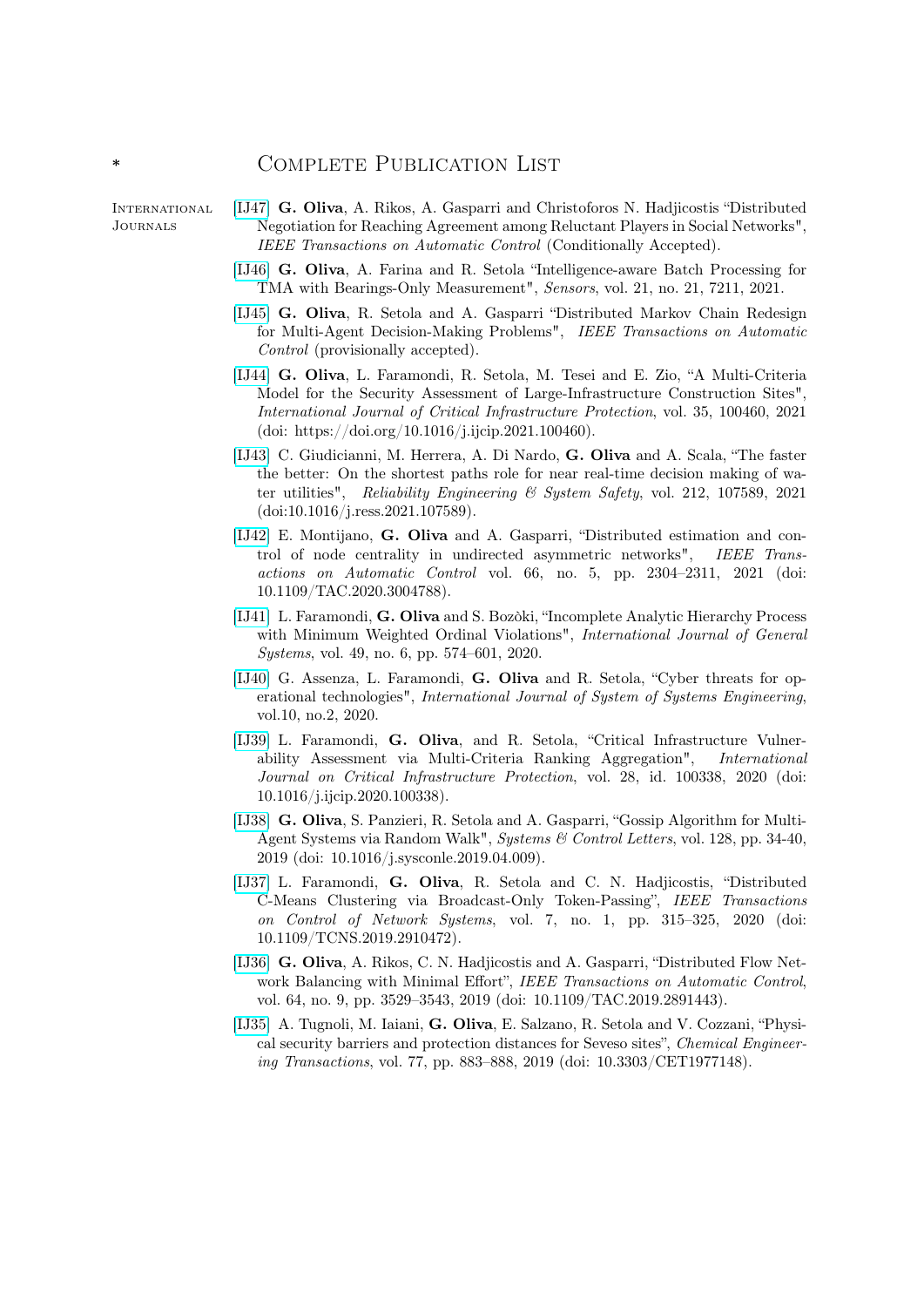- [\[IJ34\]](http:\) G. Oliva, R. Setola, A. Scala and P. Dell'Olmo, "Opinion-Based Optimal Group Formation", Omega, vol. 89, pp. 164–176, 2019 (doi: 10.1016/j.omega.2018.10.008).
- [\[IJ33\]](http:\) L. Faramondi, R. Setola and G. Oliva, "Performance and Robustness of Discrete and Finite Time Average Consensus Algorithms", International Journal of Systems Science, vol 49, no. 12, pp. 2704–2724, 2018. (doi: 10.1080/00207721.2018.1510059).
- [\[IJ32\]](http:\) G. Oliva, R. Setola, A. Scala and P. dell'Olmo, "Sparse Analytic Hierarchy Process. An Experimental Analysis", Soft Computing, vol. 23, no. 9, pp. 2887– 2898, 2019. (doi: 10.1007/s00500-018-3401-9).
- [\[IJ31\]](https://ieeexplore.ieee.org/document/8326514/) M. Menci, G. Oliva, M. Papi, R. Setola and M. Zoppello, "Distributed Utility Estimation with Heterogeneous Relative Information", IEEE Control System Letters, vol. 2, no. 2, pp. 2475-1456, 2018 (doi: 10.1109/LCSYS.2018.2819964).
- [\[IJ30\]](https://ieeexplore.ieee.org/document/8290834/) G. Oliva, R. Setola and M. Tesei, "A Stackelberg Game-Theoretical Approach to Maritime Counter-Piracy", IEEE Systems Journal, vol. 13, no. 1 pp. 982 –993, 2019 (doi: 10.1109/JSYST.2018.2795892).
- [\[IJ29\]](https://ieeexplore.ieee.org/document/8275029/) L. Faramondi, G. Oliva, R. Setola S. Panzieri, F. Pascucci, M. Schlueter and M. Munetomo, "Network Structural Vulnerability A Multi-Objective Attacker Perspective", IEEE Transactions on Systems, Man, and Cybernetics: Systems, vol. 49, no. 10, pp. 2168–2232, 2019 (doi: 10.1109/TSMC.2018.2790438).
- [\[IJ28\]](http:\) L. Faramondi, G. Oliva and V. Piemonte, "Novel Vulnerability Metrics for Interdependent Systems based on System Controllability", IOP Conference Series: Journal of Physics: Conference Series, vol 1026, 012021, 2018 (doi :10.1088/1742- 6596/1026/1/012021).
- [\[IJ27\]](https://link.springer.com/article/10.1007%2Fs11277-017-4747-5) S. Feng, C. Wu, Y. Zhang and G. Oliva, "WSN Deployment and Localization Using a Mobile Agent", Wireless Personal Communication, vol. 97, no. 4, pp 4921– 4931, 2017 (doi: 10.1007/s11277-017-4747-5).
- [\[IJ26\]](https://www.sciencedirect.com/science/article/pii/S1874548217300914) L. Faramondi, R. Setola S. Panzieri, F. Pascucci and G. Oliva, "Finding Critical Elements in Infrastructure Networks", International Journal of Critical Infrastructure Protection, vol. 20, pp. 3–15, 2018 (doi: 10.1016/j.ijcip.2017.11.004).
- [\[IJ25\]](http://) G. Oliva, S. Cioabă and C. N. Hadjicostis, "Distributed Calculation of Edge-Disjoint Spanning Trees for Robustifying Distributed Algorithms against Man-inthe-Middle Attacks", IEEE Transactions on Control of Network Systems, vol. 5, no. 4, pp. 1646–1656, 2018 (doi:10.1109/TCNS.2017.2746344).
- [\[IJ24\]](http://) G. Oliva, R. Setola and A. Scala, "Sparse and Distributed Analytic Hierarchy Process", Automatica, vol. 85, pp. 211–220 (doi: 10.1016/j.automatica.2017.07.051).
- [\[IJ23\]](http://) G. Oliva, R. Setola, L. Glielmo and C. Hadjicostis, "Distributed Cycle Detection and Removal", IEEE Transactions on Control of Network Systems, vol. 5, no. 1, pp. 194-204, 2018 (doi:10.1109/TCNS.2016.2593264).
- [\[IJ22\]](http:\) G. Oliva, R. Setola and C. Hadjicostis, "Distributed Finite-Time Calculation of Node Eccentricities, Graph Radius and Graph Diameter", Systems and Control Letters, vol. 92, pp. 20–27, 2016 (doi:10.1016/j.sysconle.2016.02.015).
- [\[IJ21\]](http://) G. Oliva, R. Setola, F. Pascucci and S. Panzieri, "Localization of Networks with Presence and Distance Constraints based on 1-hop and 2-hop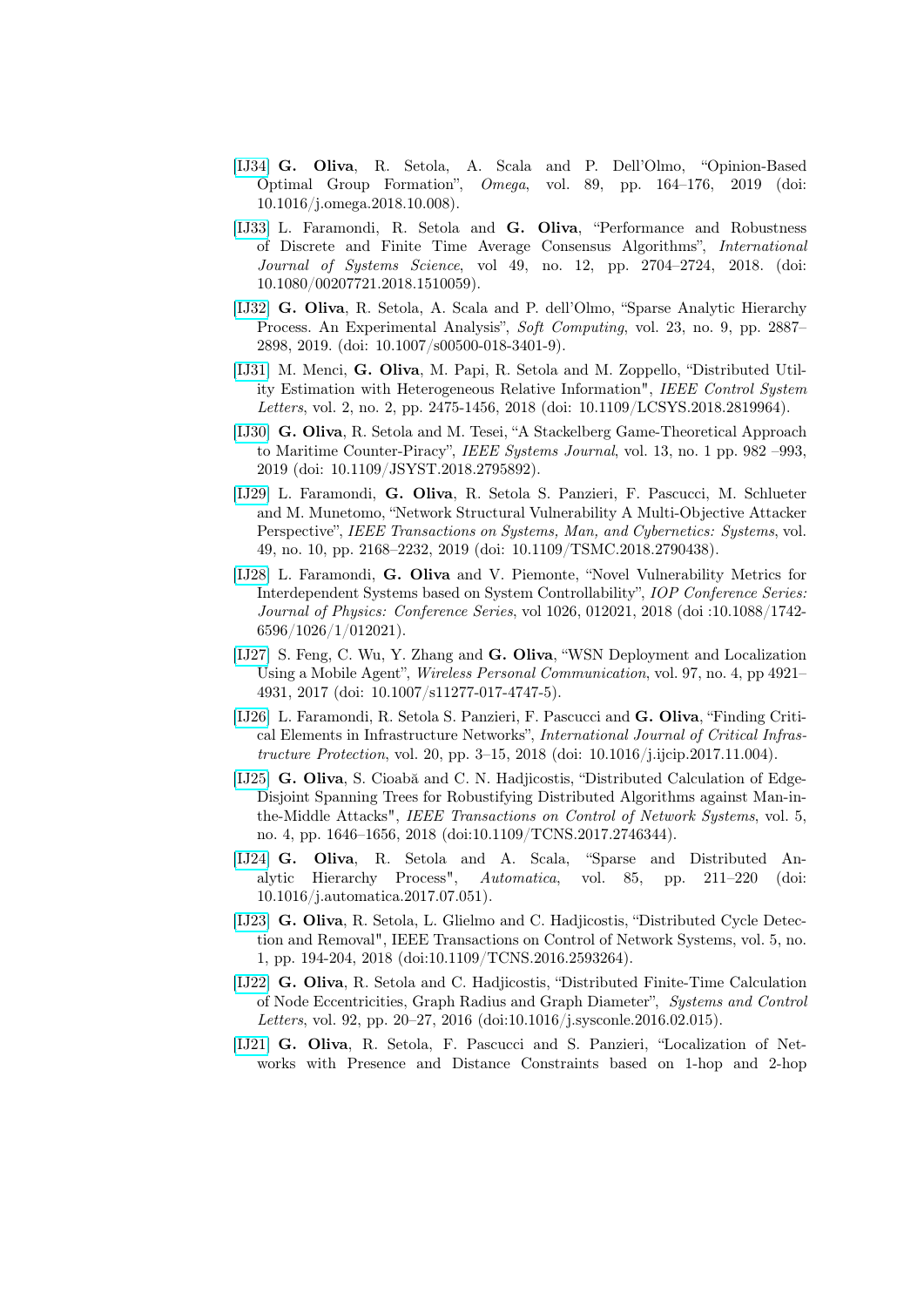Mass-Spring Optimization", ICT Express, vol. 2, no. 1, pp 19–22, 2016 (doi:10.1016/j.icte.2016.02.005).

- [\[IJ20\]](http://http://epjst.epj.org/) G. Oliva, R. Setola and S. Panzieri, "Critical Clusters in Interdependent Economic Sectors. A Data-Driven Spectral Clustering Analysis", The European Physical Journal Special Topics (EPJ–ST), vol. 225, no. 10, pp. 1929–1944, 2016 (doi:10.1140/epjst/e2015-50321-0).
- [\[IJ19\]](http://) G. Oliva, R. Setola and C. Hadjicostis, "Distributed Finite-Time Average-Consensus with Limited Computational and Storage Capability", IEEE Transactions on Control of Network Systems, vol. 4, no. 2 pp. 380-391, 2017 (doi: 10.1109/TCNS.2016.2524983).
- [\[IJ18\]](http://journal.frontiersin.org/journal/bioengineering-and-biotechnology) L. Di Paola, C. B. M. Platania, G. Oliva, R. Setola, F. Pascucci and A. Giuliani, "Characterization of Protein-Protein Interface Through a Protein-Contact-Network Approach", Frontiers in Bioengineering and Biotechnology, section Computational Physiology and Medicine, vol. 3, n.170, 2015 (doi: 10.3389/fbioe.2015.00170).
- [\[IJ17\]](http://ieeexplore.ieee.org/xpl/login.jsp?tp=&arnumber=7045608&url=http%3A%2F%2Fieeexplore.ieee.org%2Fiel7%2F9%2F4601496%2F07045608.pdf%3Farnumber%3D7045608) G. Oliva, F. Pascucci, S. Panzieri and R. Setola "Sensor Network Localization: Extending Trilateration via Shadow Edges", IEEE Transactions on Automatic Control, vol. 60, n. 10, pp. 2752–2755, 2015 (doi: 10.1109/TAC.2015.2404253).
- [\[IJ16\]](http://www.hindawi.com/journals/ijdsn/) G. Oliva, D. La Manna, A. Fagiolini and R. Setola, "Distributed Data clustering via Opinion Dynamics", International Journal of Distributed Sensor Networks, Volume 2015, Article ID 753102, 13 pages, 2015 (doi: http://dx.doi.org/10.1155/2015/753102).
- [\[IJ15\]](http://ieeexplore.ieee.org/xpl/login.jsp?tp=&arnumber=6712932&url=http%3A%2F%2Fieeexplore.ieee.org%2Fxpls%2Fabs_all.jsp%3Farnumber%3D6712932) G. Oliva, R. Setola and K. Barker, "Fuzzy Importance Measures for Ranking Key Interdependent Sectors Under Uncertainty", IEEE Transactions on Reliability, vol. 63, n. 1, p. 42–57, 2014 (doi:  $10.1109/TR.2014.2299113$ ),
- [\[IJ14\]](http://iospress.metapress.com/content/d20l61q7536nk181/) G. Oliva, S. Panzieri and R. Setola, "Discrete-Time Linear Systems with Fuzzy Dynamics", Journal of Intelligent  $\mathcal{B}$  Fuzzy Systems, vol. 27, n. 3, pp 1129–1141, 2014 (doi: 10.3233/IFS-131076),
- [\[IJ13\]](http://www.inderscience.com/info/ingeneral/forthcoming.php?jcode=ijscc) G. Oliva, S. Panzieri, A. Priolo and G. Ulivi, "Characterising Failures and Attacks in Average Consensus", International Journal of Systems, Control and Communications, vol. 6, n. 1, pp. 1–19, 2014 (doi: 10.1504/IJSCC.2014.062798).
- [\[IJ12\]](http://www.sciencedirect.com/science/article/pii/S2352146514002427) L. Adacher, A. Gemma and G. Oliva, "Decentralized spatial decomposition for traffic signal synchronization", Transportation Research Procedia, vol. 3, pp. 992–1001, 2014.
- [\[IJ11\]](http://www.sciencedirect.com/science/article/pii/S1877042814001414) L. Adacher, G. Oliva and F. Pascucci, "Decentralized Route Guidance Architectures for Multiple Path Routing in Urban Transportation Networks", Procedia – Social and Behavioral Sciences, Volume 111, pp. 1054–1062, Elsevier, 2014 (doi: 10.1016/j.sbspro.2014.01.140).
- [\[IJ10\]](http://ascelibrary.org/doi/abs/10.1061/%28ASCE%29IS.1943-555X.0000099?journalCode=jitse4) F. Conte, G. Oliva and R. Setola, "Time-Varying Input-output Inoperability Model", Journal on Infrastructure Systems, vol. 19, n.1, pp. 47–57, ASCE, 2013. (doi:10.1061/ (ASCE)IS.1943-555X.0000099).
- [\[IJ9\]](http://www.sciencedirect.com/science/article/pii/S0165011413002534) G. Oliva, S. Panzieri and R. Setola, "An Amendment to: Distributed Synchronization Under Uncertainty: a Fuzzy Approach", Fuzzy Sets and Systems, vol. 235, pp. 104–106, technical note, 2014 (doi: http://dx.doi.org/10.1016/j.fss.2013.05.016 ).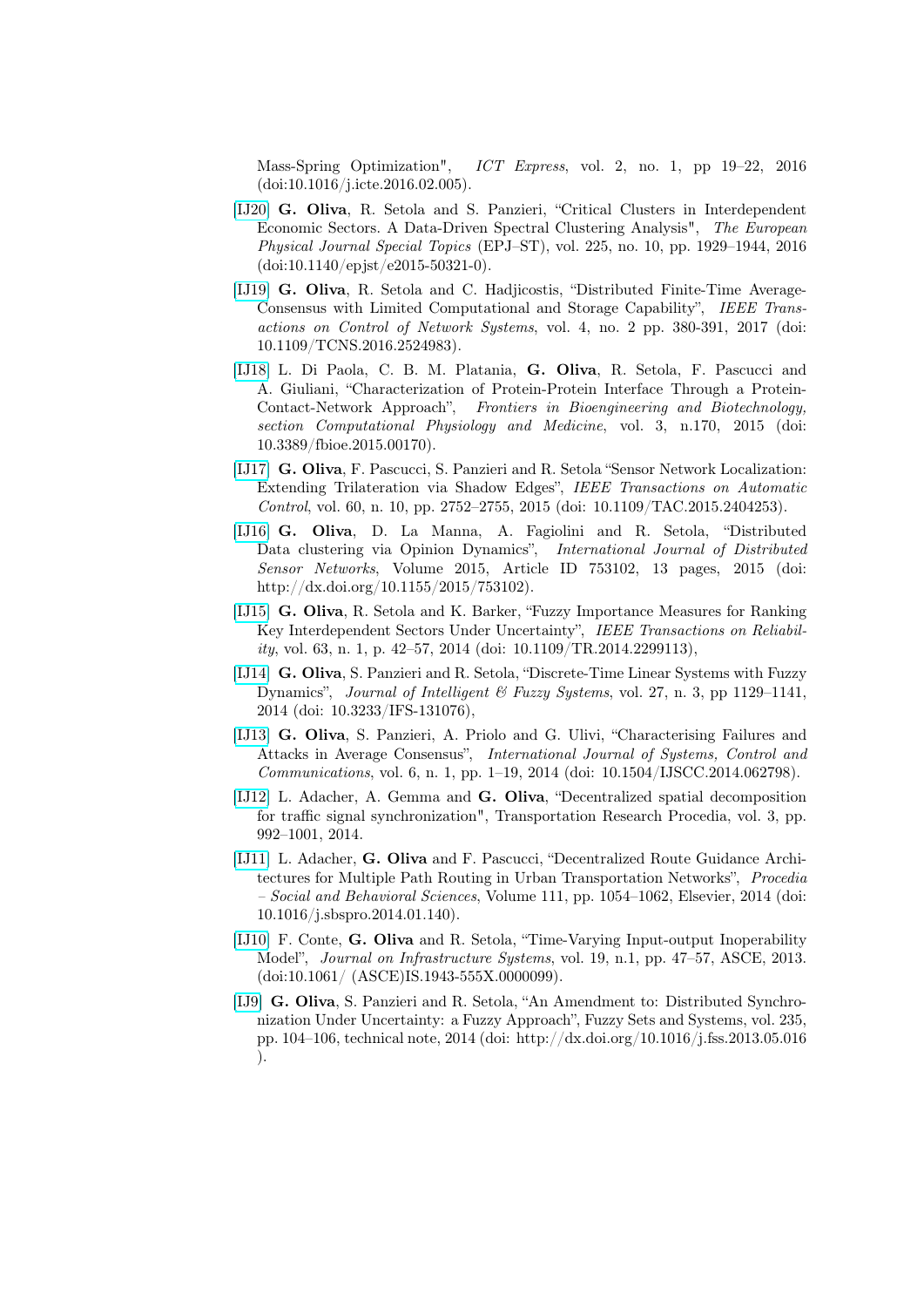- [\[IJ8\]](http://www.sciencedirect.com/science/article/pii/S0169260712001174) B. B. Zobel, R. Del Vescovo, G. Oliva, V. Russo and R. Setola, "Assessing Bone Loss in Micro-Gravity: a Fuzzy Approach", Computer Methods and Programs in Biomedicine, Elsevier, vol. 108, n. 3, pp. 910–921, 2012. (doi:10.1016/j.cmpb.2012.05.001),
- [\[IJ7\]](http://www.inderscience.com/info/inarticle.php?artid=51604) G. Digioia, C. Foglietta, G. Oliva and S. Panzieri, "Aware on-line interdependency modeling via evidence theory", International Journal of Critical Infrastructures (IJCIP), vol. 9, n. 1–2, pp. 74–92, 2013. (doi: 10.1504/IJCIS.2013.051604),
- [\[IJ6\]](https://www.google.it/url?sa=t&rct=j&q=&esrc=s&source=web&cd=2&cad=rja&uact=8&ved=0CC0QFjAB&url=http%3A%2F%2Fwww.inderscience.com%2Finfo%2Finarticle.php%3Fartid%3D57657&ei=LsIeVOX7LcS_ygOK0oHQAQ&usg=AFQjCNEu1o4CrbKRsrPKKEV6ljPFlt0whQ&sig2=ENb1u0c6__X0lP_vOhpKrg&bvm=bv.75775273,d.bGQ) E. Etcheves Miciolino, G. Oliva and R. Setola, "Distributed Opinion Dynamics with Heterogeneous Reliability", International Journal of System of Systems Engineering (IJSSE), Vol.4, No.3/4, pp.277–290, 2013 (doi:10.1504/IJSSE.2013.057657).
- [\[IJ5\]](http://www.inderscience.com/info/inarticle.php?artid=53504) G. Oliva, R. Setola and S. Panzieri, "Distributed Consensus under Ambiguous Information", International Journal of Systems of Systems Engineering, Vol.4, No.1, pp. 55 –78, 2013. (doi:10.1504/IJSSE.2013.053504),
- [\[IJ4\]](http://www.sciencedirect.com/science/article/pii/S0165011412000589) G. Oliva, S. Panzieri and R. Setola, "Distributed Synchronization Under Uncertainty: a Fuzzy Approach", Fuzzy Sets and Systems, Elsevier eds., vol. 206, pp. 103–120, 2012. (doi:10.1016/j.fss.2012.02.003),
- [\[IJ3\]](https://computer.niu.edu.tw:8443/ePublication/2012_paper_2/ijfs12-2-r-1-IJFS_ready_v1(4).pdf) G. Oliva, "Stability and Level-wise Representation of Discrete-time Fuzzy Systems", International Journal of Fuzzy Systems, vol. 14, n. 2, pp. 185–192, 2012,
- [\[IJ2\]](http://www.sciencedirect.com/science/article/pii/S1874548211000461) G. Oliva, S. Panzieri and R. Setola, "Fuzzy Dynamic Input-Output Inoperability Model", International Journal on Critical Infrastructure Protection, vol. 4, n. 3-4, pp. 165–175, Elsevier, 2011 (doi:10.1016/j.ijcip.2011.09.003),
- [\[IJ1\]](http://www.sciencedirect.com/science/article/pii/S187454821000020X) G. Oliva, S. Panzieri and R. Setola, "Agent Based Input-Output Interdependency Model", International Journal on Critical Infrastructure Protection, Elsevier, vol. 3, n. 2, pp. 76–82, 2010. (doi:10.1016/j.ijcip.2010.05.001),

Book **CHAPTERS** 

- [\[BC7\]](http://) L. Faramondi, G. Assenza, G. Oliva , E. Del Prete, F. Pera and R. Setola, "A Strategy to Improve Infrastructure Survivability via Prioritizing Critical Nodes Protection", in Issues on Risk Analysis for Critical Infrastructure Protection, Rosato and Di Pietro Eds., Intechopen (ISBN: 978-1-83962-621-0, doi:10.5772/intechopen.95367).
- [\[BC6\]](http://) L. Faramondi, G. Oliva, R. Setola and L. Vollero, "Hospital 4.0: Blockchain and Robust Data Management", in Security and Privacy Trends in the Industrial Internet of Things, Alcaraz Ed., Springer, pp. 271–285, 2019. (ISBN 978-3-030- 12330-7).
- [\[BC5\]](http://) M. Menci and G. Oliva, "Robustness vs Control in Distributed Systems", in Biological Robustness. Emerging Perspectives from within the Life Sciences, Bertolaso, Caianiello and Serrelli Eds., Springer, pp. 189–204, 2018. (ISBN 978-3- 030-01198-7).
- [\[BC4\]](http://link.springer.com/chapter/10.1007/978-3-662-44160-2_9) G. Oliva and R. Setola, "Infrastructure Interdependencies–Modeling and Analysis", in "Intelligent Monitoring, Control, and Security of Critical Infrastructure Systems", Studies in Computational Intelligence, vol. 565, pp. 239–261, Elias Kyriakides and Marios Polycarpou eds., Springer-Verlag, 2015 (doi: 10.1007/978-3- 662-44160-2\_9).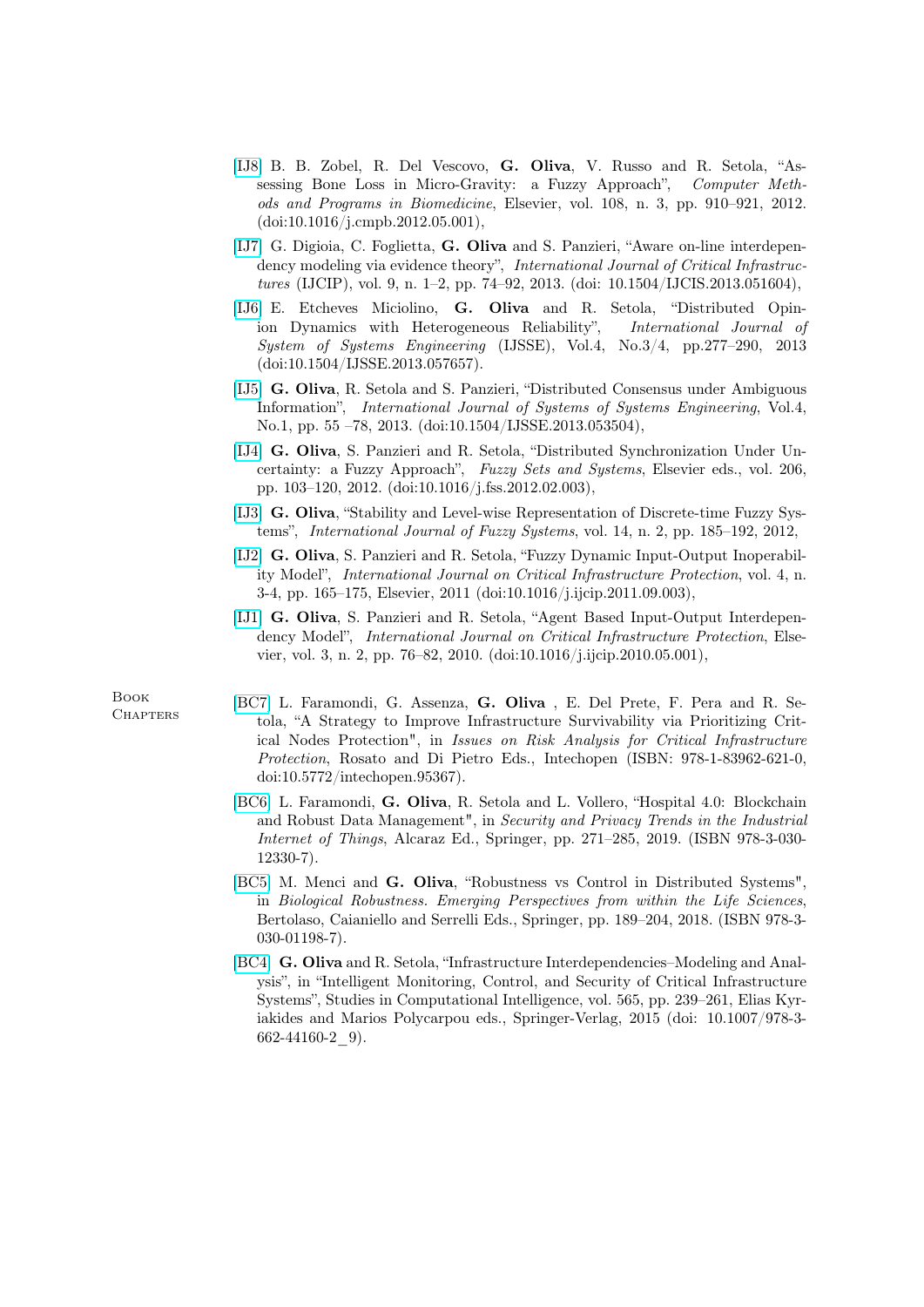- [\[BC3\]](http://www.witpress.com/978-1-84564-562-5.html) G. Oliva, S. Panzieri and R. Setola, "Modelling and Simulation of Critical Infrastructures", In Critical Infrastructure Security: Assessment, Prevention, Detection, Response, F. Flammini ed., WIT press, 2012. (isbn:978-1845645625).
- [\[BC2\]](https://www.novapublishers.com/catalog/product_info.php?products_id=34893) C. Foglietta, G. Oliva and S. Panzieri, "Online Distributed Evaluation of Interdependent Critical Infrastructures", In Nonlinear Estimation and Applications to Industrial Systems Control, G. Rigatos ed., Nova Pubblications, 2012.
- [\[BC1\]](http://www.springer.com/computer/security+and+cryptology/book/978-3-642-04797-8) S. De Porcellinis, G. Oliva, S. Panzieri and R. Setola, "A Holistic-Reductionistic Approach for Modeling Interdependencies ", Critical Infrastructure Protection III, M. Papa and S. Shenoi eds., vol. 311/2009, pag. 215-227, Springer, 2009 (isbn:978-3-642-04797-8),

**CONFERENCE PAPERS** 

- [\[IC50\]](http:\) C. Fioravanti, G. Oliva, S. Panzieri and C. N. Hadjicostis "A Secure Networked Kalman Filter without Encrypting Measurements", 2022 American Control Conference (to Appear).
	- [\[IC49\]](http:\) C. Fioravanti, G. Oliva and R. Setola "Distributed 2-Way Spectral Clustring", 2021 10th International Conference on Mechatronics and Control Engineering (to Appear).
	- [\[IC48\]](http:\) M. Lippi, M. Santilli, G. Oliva and A. Gasparri "A Finite-time Distributed Protocol for Link Prediction in Networked Multi-Agent Systems", IEEE Conference on Decision and Control (to Appear).
	- [\[IC47\]](http:\) L. Faramondi, G. Oliva and R. Setola "Optimal Man-In-The-Middle Covert Attack", The 16th International Conference on Critical Information Infrastructures (to appear).
	- [\[IC46\]](http:\) M. Santilli, G. Oliva and A. Gasparri "Distributed Finite-Time Algorithm for a Class of Quadratic Optimization Problems with Time-Varying Linear Constraints", IEEE Conference on Decision and Control , pp. 4380–4386, 2020 (doi: 10.1109/CDC42340.2020.9304300).
	- [\[IC45\]](http://) G. Oliva, A. E. Amideo, S. Starita, R. Setola and M. P. Scaparra, "Aggregating Centrality Rankings: A Novel Approach to Detect Critical Infrastructure Vulnerabilities", 14th International Conference on Critical Information Infrastructures Security (CRITIS2019), pp. 57-68, 2019.
	- [\[IC44\]](http://) L. Faramondi, S. Panzieri, R. Setola and G. Oliva, "Assessing Node Criticality in Dynamical Distributed Systems", European Control Conference, pp. 1537–1543, 2019.
	- [\[IC43\]](http://) G. Oliva, M. Santilli and A. Gasparri, "Optimal Redesign of Markov Chains with Prescribed Repulsive Distribution", IEEE Conference on Decision and Control, pp. 1610–1615, 2018.
	- [\[IC42\]](http://) E. Montijano, G. Oliva and A. Gasparri, "Distributed estimation of node centrality with application to agreement problems in social networks", IEEE Conference on Decision and Control, pp. 5245–5250, 2018.
	- [\[IC41\]](http://) L. Faramondi, G. Oliva, S. Panzieri and R. Setola, "Discovering Vulnerabilities in Heterogeneous Interconnected Systems", 13th International Conference on Critical Information Infrastructures Security (CRITIS2018), pp. 204-215, 2018.
	- [\[IC40\]](http://) M. Menci, G. Oliva, M. Papi, R. Setola and A. Scala, "A Suite of Distributed Methodologies to Solve the Sparse Analytic Hierarchy Process Problem", 2018th European Control Conference, pp. 1147–1453, 2018.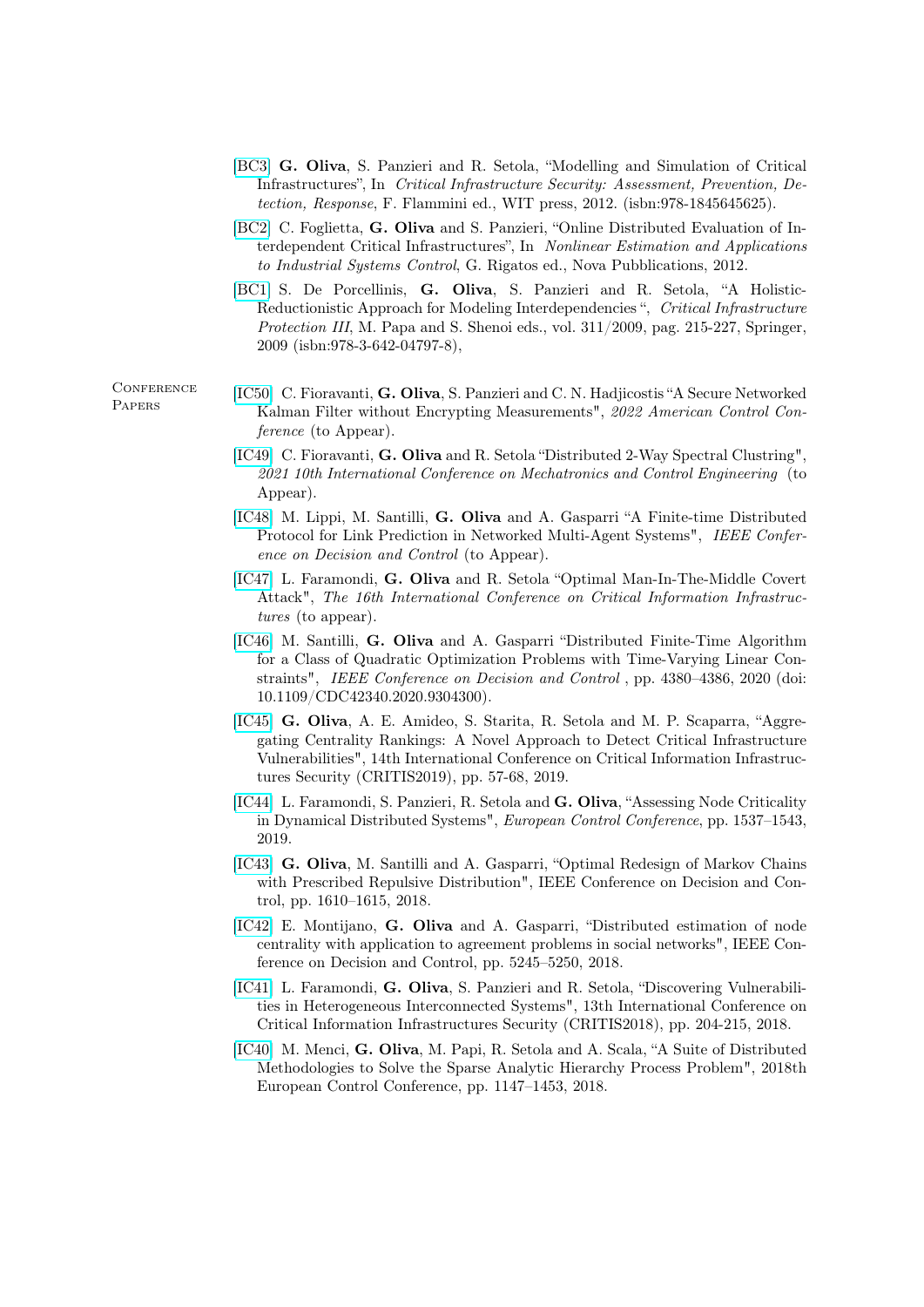- [\[IC39\]](http://www.critis2017.org) F. Inderst, R. Setola, S. Panzieri, F. Pascucci and G. Oliva, "Faulty or Malicious Anchor Detection Criteria for Distance-Based Localization", 12th International Conference on Critical Information Infrastructures Security (CRITIS2017), pp. 229–240, 2017.
- [\[IC38\]](http://) G. Oliva, Andrea Gasparri, Adriano Fagiolini and Christoforos N. Hadjicostis, "Distributed and Proximity-Constrained C-Means for Discrete Coverage Control", Conference on Decision and Control, pp. 1584–1589, 2017.
- [\[IC37\]](http://www.airoconference.it/ods2017/) Luca Faramondi, G. Oliva, Roberto Setola, Annunziata E. Amideo and Maria P. Scaparra, "Performance Analysis of Single and Multi-Objective Approaches for the Critical Node Detection Problem", Optimization and Decision Science, XLVII Annual Meeting of AIRO–Italian Operations Research Society, pp. 315–324, 2017 (doi: 10.1007/978-3-319-67308-0\_32).
- [\[IC36\]](http://) G. Oliva, R. Setola and C. N. Hadjicostis, "Distributed Asynchronous Cholesky Decomposition", Conference on Decision and Control (CDC2016), pp. 4414–4419, 2016 (doi: 10.1109/CDC.2016.7798939).
- [\[IC35\]](http://) G. Oliva, R. Setola and C. N. Hadjicostis, "Distributed C-Means Data Clustering Algorithm", Conference on Decision and Control (CDC2016), pp. 4396–4401, 2016 (doi: 10.1109/CDC.2016.7798936).
- [\[IC34\]](http://www.posta2016.org/) G. Oliva, A. Scala, R. Setola and L. Glielmo, "Access Time Eccentricity and Diameter", 5th International Symposium on Positive Systems, Roma, September 14th-16th 2016 (doi: 10.1007/978-3-319-54211-9\_17).
- [\[IC33\]](http:\) L. Faramondi, G. Oliva, F. Pascucci, S. Panzieri and R. Setola, "Critical Node Detection based on Attacker Preferences", 24th Mediterranean Conference on Control and Automation, pp. 773–778, 2016 (doi: 10.1109/MED.2016.7535859).
- [\[IC32\]](http://) G. Oliva, S. Panzieri and R. Setola, "Identifying Critical Infrastructure Clusters via Spectral Analysis", 10th International Conference on Critical Information Infrastructures Security, Berlin, Germany, October 5–7, 2015 (CRITIS2015), pp. p. 223-235 (doi: 10.1007/978-3-319-33331-1\_18).
- [\[IC31\]](http://) F. Inderst, F. Pascucci, G. Oliva and R. Setola, "Augmenting Rescuer Safety Using Wireless Sensor Networks", 6th International Conference on Indoor Positioning and Indoor Navigation (IPIN2015), pp. 1–9, 2015 (doi: 10.1109/IPIN.2015.7346773).
- [\[IC30\]](http://) G. Oliva, S. Panzieri, F. Pascucci and R. Setola, "Noisy Localization over Unit Disk Graphs: the Shadow Edge Approach", American Control Conference, Chicago, USA, pp. 4436–4442, 2015 (doi: 10.1109/ACC.2015.7172027).
- [\[IC29\]](http://link.springer.com/chapter/10.1007%2F978-3-319-03964-0_6) F. Gaetano, G. Oliva, S. Panzieri, C. Romani and R. Setola, "Analysis of Severe Space Weather on Critical Infrastructures", Critical Information Infrastructure Security, Lecture Notes in Computer Science, vol. 8328, pp. 62–73, Springer, 2013 (doi: dx.doi.org/10.1007/978-3-319-03964-0\_6).
- [\[IC28\]](http://link.springer.com/chapter/10.1007/978-3-642-41476-3_21) G. Digioia, C. Foglietta, G. Oliva and S. Panzieri, "Countermeasures Selection via Evidence Theory", Critical Information Infrastructure Security, Lecture Notes in Computer Science, vol. 6983, pp. 218–222, Springer, 2013 (doi: dx.doi.org/10.1007/978-3-642-41476-3\_21).
- [\[IC27\]](http://link.springer.com/chapter/10.1007%2F978-3-642-41476-3_17) G. Oliva, S. Panzieri and R. Setola, "Fuzzy Input-Output Inoperability Model", Critical Information Infrastructure Security, Lecture Notes in Computer Science, vol. 6983, pp. 200–204, Springer, 2013 (doi: dx.doi.org/10.1007/978-3- 642-41476-3\_17).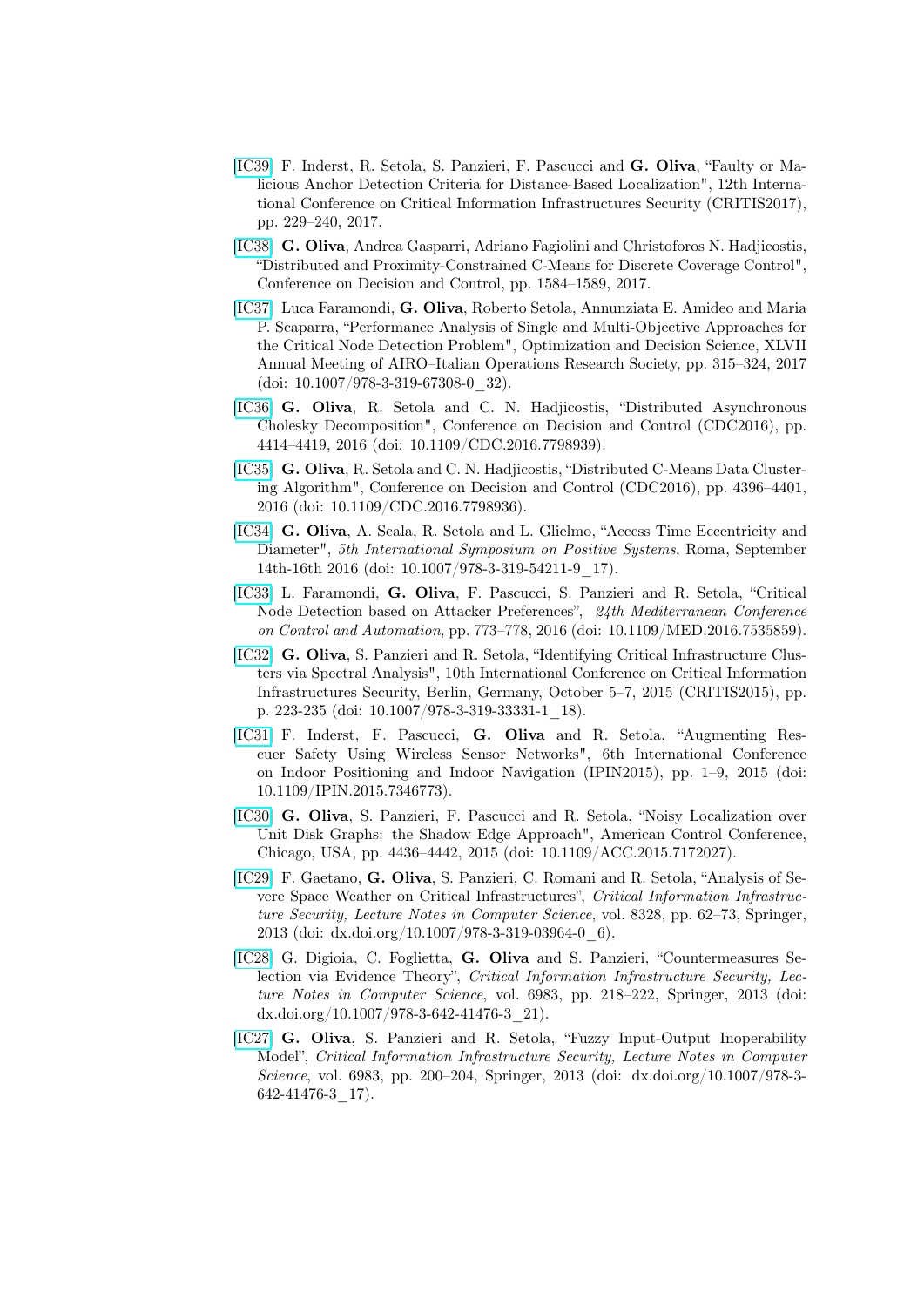- [\[IC26\]](http://www.crcpress.com/product/isbn/9781439883242) G. Digioia, C. Foglietta, G. Oliva, S. Panzieri and R. Setola, "Moving from looking to understanding: Situation Awareness and Prediction", In Effective Surveillance for Homeland Security: Balancing Technology and Social Issues, F. Flammini, R. Setola and G. Franceschetti eds., pp. 229–255, CRC Press / Taylor & Francis, 2013 (isbn:9781439883242).
- [\[IC25\]](http://www.stce.be/esww11/program/08.php) R. Lupo, C. Albanese, F. Agostini, F. Berrilli, D. Del Moro, R. Setola, C. Romani and G. Oliva, "Failure propagation simulations in Critical Infrastructures applied to a Space Weather event", 11th European Space Weather Week Conference, 2014.
- [\[IC24\]](http://) G. Oliva, R. Setola, F. Pascucci, C. Laoudias and C. P. Panayiotou "Hybrid Sensor Networks Localization. Dealing with Range-Capable and Range-Free Nodes", IPIN 2014, (Accepted).
- [\[IC23\]](http://) G. Oliva, R. Setola and M. Polycarpou, "Distributed Gabriel Graph Construction and Meta-Information Gathering", 18th International Workshop on ADC Modelling and Testing Research on Electric and Electronic Measurement for the Economic Upturn, Benevento, Italy, September 15-17, pp. 259–264, 2014.
- [\[IC22\]](http://) G. Oliva, D. La Manna, A. Fagiolini and R. Setola, "Distance–Constrained Data Clustering by Combined k–means Algorithms and Opinion Dynamics Filters", 2014 Mediterranean Conference on Control and Automation (MED2014), Palermo, Italy, June 16–19, pp. 612–619, 2014 (doi: 10.1109/MED.2014.6961441).
- [\[IC21\]](http://uksim2014.info/) L. Adacher, F. Pascucci and G. Oliva , "Decentralized Assignment for Intelligent Electric Vehicles to Recharge Stations", 16th UKsim–AMSS International Conference on Modeling and Simulation, Cambridge, England, March 26–28, 2014.
- [\[IC20\]](http://ieeexplore.ieee.org/xpl/login.jsp?tp=&arnumber=6719345&url=http%3A%2F%2Fieeexplore.ieee.org%2Fiel7%2F6708581%2F6719314%2F06719345.pdf%3Farnumber%3D6719345) F. De Cillis, G. Oliva, F. Pascucci, R. Setola and M, Tesei, On field gesturebased human-robot interface for emergency responders, 2013 IEEE Symposium on Safety, Security and Rescue Robotics (SSRR 2013), pp. 1–6, LinkA¶ping, Sweden, October 21–26, 2013 (doi: 10.1109/SSRR.2013.6719345).
- [\[IC19\]](http://www.iioa.org/Conference/21st/) G. Oliva, R. Setola, D. Ward and O. Jonkeren, "Identifying Key Sectors with Experience Based Input-Output Model", 21st International Input-Output Conference, Kitakyushu, Japan, July 9–12, 2013.
- [\[IC18\]](http://www.ifac-papersonline.net/Detailed/59409.html) G. Oliva, S. Panzieri, F. Pascucci and R. Setola, "Simultaneous Localization and Routing in Sensor Networks using Shadow Edges", 2013 IFAC Intelligent Autonomous Vehicles Symposium (IAV2013), Gold Coast, Australia, 26-28, pp 199–204, 2013 (doi:10.3182/20130626-3-AU-2035.00067),
- [\[IC17\]](http://ieeexplore.ieee.org/xpl/articleDetails.jsp?tp=&arnumber=6669268&queryText%3DNetwork+Localization+by+Shadow+Edges) G. Oliva, S. Panzieri, F. Pascucci and R. Setola, "Network Localization by Shadow Edges", 12th European Control Conference (ECC2013), pp. 2263 - 2268, Zurich, Switzerland, 17-19 July 2013,
- [\[IC16\]](http://ieeexplore.ieee.org/xpl/login.jsp?tp=&arnumber=6609209&url=http%3A%2F%2Fieeexplore.ieee.org%2Fiel7%2F6596017%2F6609181%2F06609209.pdf%3Farnumber%3D6609209) G. Oliva, L. Di Paola, A. Giuliani, F. Pascucci, and R. Setola, "Assessing Protein Resilience via a Complex Network Approach", IEEE 2nd International Workshop on Network Science, pp. 131–137, West Point, NY, USA 29 April – 1 May, 2013 (doi: 10.1109/NSW.2013.6609209).
- [\[IC15\]](http://ieeexplore.ieee.org/xpl/articleDetails.jsp?tp=&arnumber=6609196&queryText%3DExploiting+Routing+Information+in+Wireless+Sensor+Networks+Localization) G. Oliva, S. Panzieri, F. Pascucci and R. Setola, "Exploiting Routing Information in Wireless Sensor Networks Localization", IEEE 2nd International Workshop on Network Science, pp.66–73, West Point, NY, USA 29 April – 1 May, 2013 (doi: 10.1109/NSW.2013.6609196),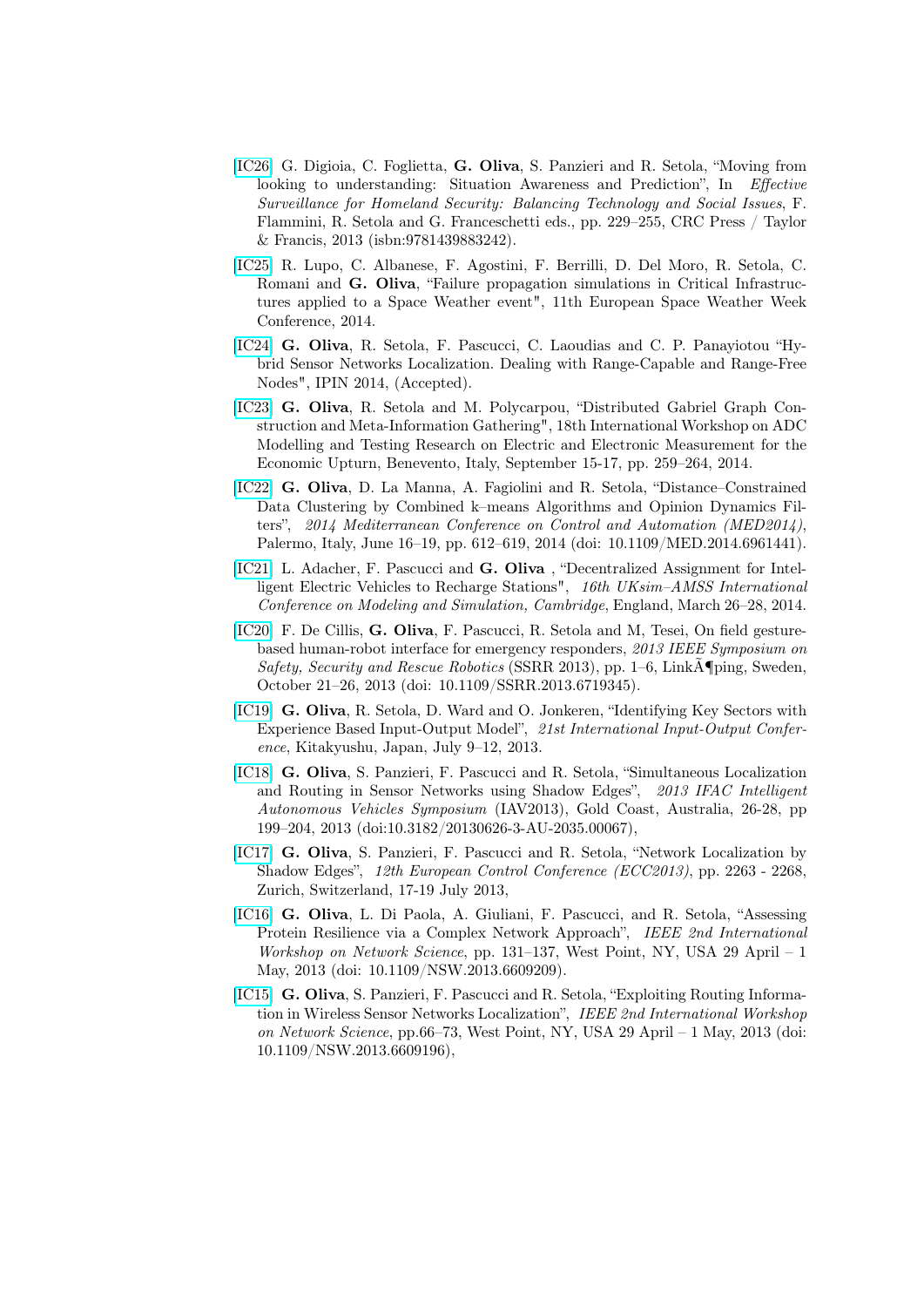- [\[IC14\]](http://ieeexplore.ieee.org/xpl/articleDetails.jsp?tp=&arnumber=6320888&contentType=Conference+Publications&sortType%3Dasc_p_Sequence%26filter%3DAND(p_IS_Number%3A6320876)%26rowsPerPage%3D50) G. Oliva, S. Panzieri and R. Setola, "Fuzzy Chaotic Logistic Maps", World Automation Congress, pp. 1–6, Puerto Vallarte, Mexico, 24 – 28 June 2012 (ISBN: 978-1-4673-4497-5).
- [\[IC13\]](http://ieeexplore.ieee.org/xpl/articleDetails.jsp?tp=&arnumber=6708517&queryText%3DOnline+Distributed+Synchronizability+Check+for+Networks+of+Interconnected+Systems) A. Gasparri, G. Oliva, M. Franceschelli and S. Panzieri, "Online Distributed Synchronizability Check for Networks of Interconnected Systems", 9th IEEE International Conference on Mobile Ad hoc and Sensor Systems, Las Vegas, USA, pp. 1–6, 11 October 2012 (doi: 10.1109/MASS.2012.6708517).
- [\[IC12\]](http://ieeexplore.ieee.org/xpl/login.jsp?tp=&arnumber=6505011&url=http%3A%2F%2Fieeexplore.ieee.org%2Fxpls%2Fabs_all.jsp%3Farnumber%3D6505011) G. Oliva, R. Setola and S. Panzieri, "Consensus of Agents with Fuzzy State", 6th International Conference on Soft Computing and Intelligent Systems/ The 13th International Symposium on Advanced Intelligent Systems (SCIS-ISIS 2012), pp. 1017–1022, Kobe, Japan, 19–25 November 2012 (doi: 10.1109/SCIS-ISIS.2012.6505011).
- [\[IC11\]](http://www.msc-les.org/conf/dhss2012/) G. Oliva and E. Etcheves Miciolino, "Criticality Assessment via Opinion Dynamics", International Defense and Homeland Security Simulation Workshop (DHSS2012), Wien, Austria, 19-21 September, 2012.
- [\[IC10\]](http://ieeexplore.ieee.org/xpl/login.jsp?tp=&arnumber=6427013&url=http%3A%2F%2Fieeexplore.ieee.org%2Fxpls%2Fabs_all.jsp%3Farnumber%3D6427013) G. Oliva, S. Panzieri and R. Setola, "Discrete-Time LTI Fuzzy Systems: Stability and Representation", 51th Conference on Decision and Control (CDC2012), pp. 6181–6186, Maui, USA, December 2012 (doi: 10.1109/CDC.2012.6427013).
- [\[IC9\]](http://ieeexplore.ieee.org/xpl/articleDetails.jsp?tp=&arnumber=6265774&queryText%3DAdding+and+Removing+nodes+in+Consensus) G. Oliva, A. Priolo, S. Panzieri and G. Ulivi, "Adding and Removing nodes in Consensus", 20th Mediterranean Conference on Control and Automation, pp. 1031–1036, Barcelona, Spain, June 2012. (isbn:978-1-4673-2530-1),
- [\[IC8\]](http://ieeexplore.ieee.org/xpl/login.jsp?tp=&arnumber=6314944&url=http%3A%2F%2Fieeexplore.ieee.org%2Fiel5%2F6297579%2F6314593%2F06314944.pdf%3Farnumber%3D6314944) A. Gasparri and G. Oliva, "Fuzzy Opinion Dynamics", American Control Conference 2012 (ACC2012), pp. 5640 – 5645 Montreal, Canada, 27–29 June 2012 (isbn: 978-1-4577-1095-7),
- [\[IC7\]](http://ieeexplore.ieee.org/xpl/login.jsp?tp=&arnumber=6523877&url=http%3A%2F%2Fieeexplore.ieee.org%2Fiel7%2F6520954%2F6523862%2F06523877.pdf%3Farnumber%3D6523877) F. Pascucci, S. Panzieri, R. Setola, G. Oliva, U. Del Prato, S. Marsella, M. Marzoli, M. Carpanelli, G. Borelli, "REference implementation of interoperable indoor location & communication systems for FIrst Responders: the RE-FIRE project.", 10th IEEE International Symposium on Safety Security and Rescue Robotics, pp. 1–5, College Station, Texas, USA, November 5–8, 2012 (doi: 10.1109/SSRR.2012.6523877),
- [\[IC6\]](http://ieeexplore.ieee.org/xpl/login.jsp?tp=&arnumber=5983122&url=http%3A%2F%2Fieeexplore.ieee.org%2Fiel5%2F5968919%2F5982972%2F05983122.pdf%3Farnumber%3D5983122) G. Oliva and S. Panzieri, "Modeling Real Networks with Deterministic Preferential Attachment", 19th Mediterranean Conference on Control and Automation (MED2011), pp. 13–18, Corfu, Greece, June 20–23, 2011 (doi: 10.1109/MED.2011.5983122),
- [\[IC5\]](http://ieeexplore.ieee.org/xpl/articleDetails.jsp?tp=&arnumber=6160930&queryText%3DOnline+Distributed+Interdependency+Estimation+for+Critical+Infrastructures) G. Oliva, S. Panzieri and R. Setola, "Online Distributed Interdependency Estimation for Critical Infrastructures.", 50th IEEE Conference on Decision and Control (CDC2011) , pp. 7224–7229, Orlando, Florida, USA, December 12–15, 2011 (doi: 10.1109/CDC.2011.6160930),
- [\[IC4\]](http://ieeexplore.ieee.org/xpl/articleDetails.jsp?tp=&arnumber=5432901&queryText%3DImproving+Resilience+of+Interdependent+Critical+Infrastructures+via+an+On-Line+Alerting+System) P. Capodieci, E. Ciancamerla, M. Minichino, S. Diblasi, C. Foglietta, S. Panzieri, D. Lefevre, G. Oliva, R. Setola, S. De Porcellinis, F. Delli Priscoli, M. Castrucci, V. Suraci, L. Lev, Y. Shneck, S. Iassinovski, D. Khadraoui, J. Aubert, J. Jiang, P. Simoes, F. Caldeira, A. Spronska, C. Harpes, M. Aubigny , "Improving Resilience of Interdependent Critical Infrastructures via an On-Line Alerting System", COM-PENG 2010 - Complexity in Engineering, pp. 88-90, Roma, Italy, February 2010 (doi: 10.1109/COMPENG.2010.28),
- [\[IC3\]](http://ieeexplore.ieee.org/xpl/articleDetails.jsp?tp=&arnumber=5432903&queryText%3DOnline+Distributed+Interdependency+Estimation+with+Partial+Information+Sharing) A. Gasparri, F. Iovino, G. Oliva and S. Panzieri, "Online Distributed Interdependency Estimation with Partial Information Sharing ", COMPENG